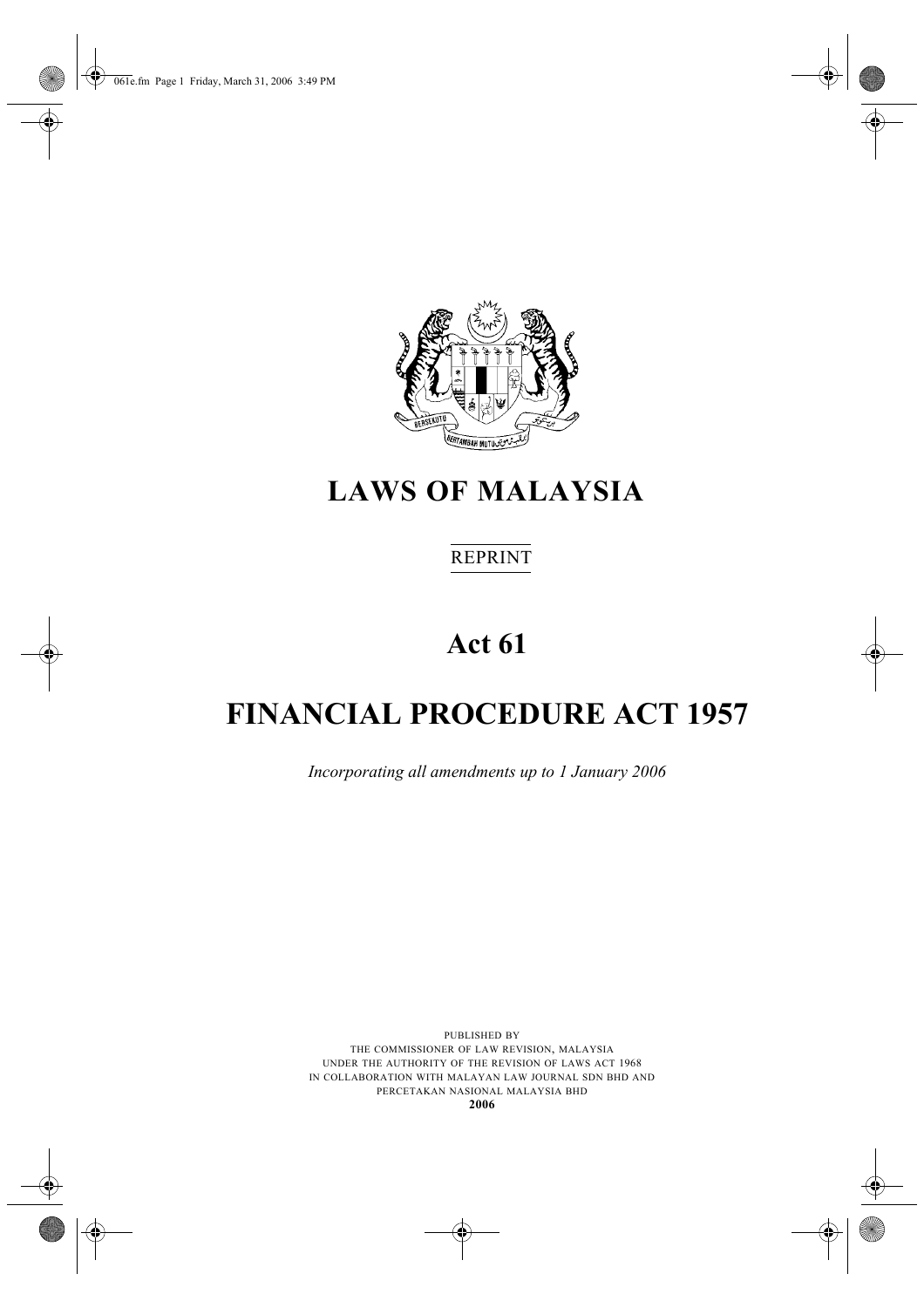# **FINANCIAL PROCEDURE ACT 1957**

|  |  |  | First enacted      1957 (Ordinance No. 62<br>of 1957) |
|--|--|--|-------------------------------------------------------|
|  |  |  | Revised       1972 (Act 61 w.e.f.<br>1 March 1972)    |

#### *PREVIOUS REPRINTS*

| <i>First Reprint </i> | $\ddotsc$ | $\ddotsc$ |  | 1983 |
|-----------------------|-----------|-----------|--|------|
| Second Reprint        | $\ddotsc$ |           |  | 1993 |
| Third Reprint         | $\ddotsc$ | $\ddotsc$ |  | 1999 |



PREPARED FOR PUBLICATION BY<br>MALAYAN LAW JOURNAL SDN BHD<br>AND PRINTED BY<br>PERCETAKAN NASIONAL MALAYSIA BERHAD<br>KUALA LUMPUR BRANCH<br>2006 2006

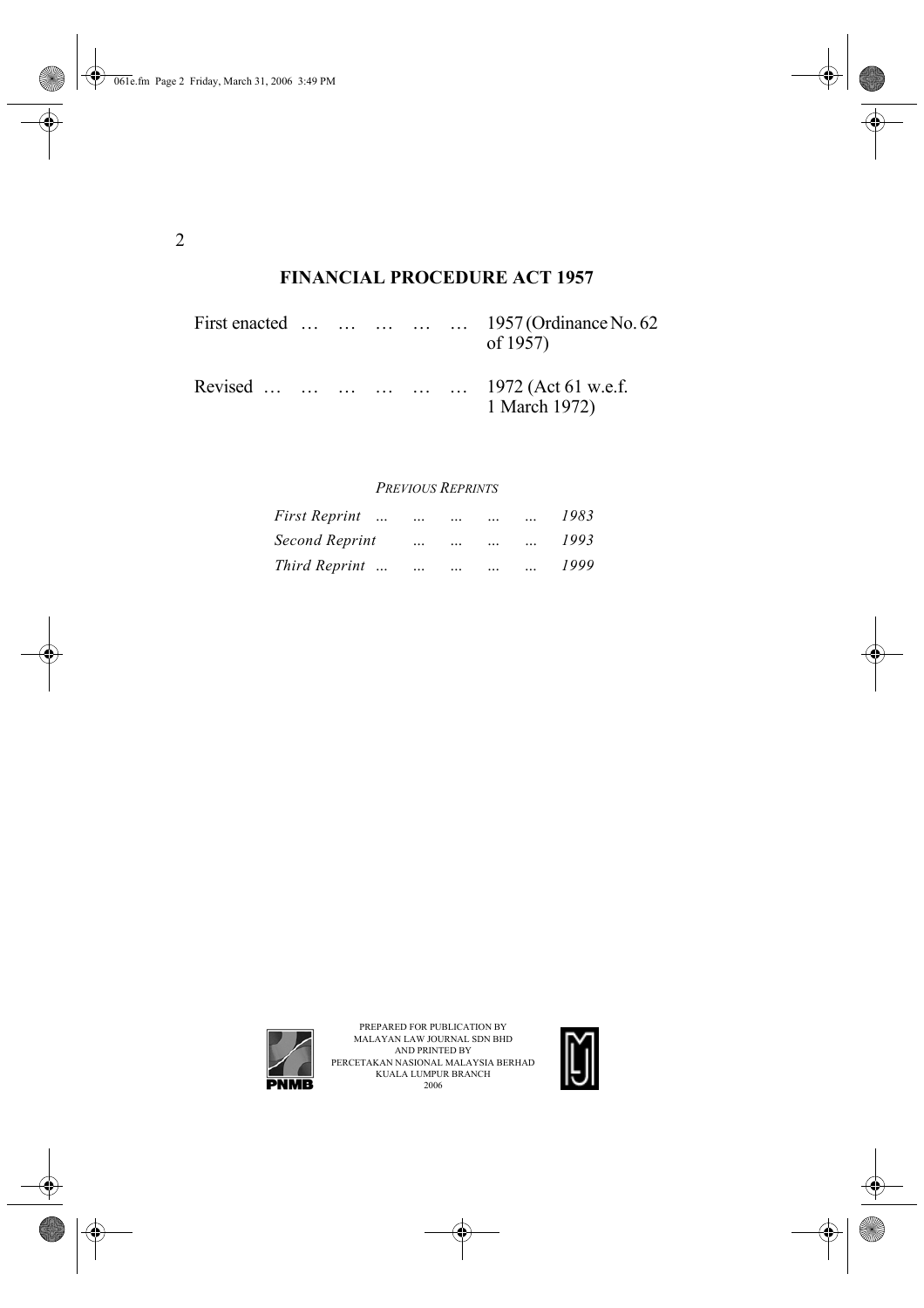# **LAWS OF MALAYSIA**

## **Act 61**

## **FINANCIAL PROCEDURE ACT 1957**

### ARRANGEMENT OF SECTIONS

#### PART I

#### PRELIMINARY

#### Section

- 1. Short title
- 2. (*Omitted*)
- 3. Interpretation

#### PART II

#### ACCOUNTING OFFICERS

- 4. Duties of accounting officers
- 5. Bank accounts

#### PART III

#### CONTROL AND MANAGEMENT OF PUBLIC FINANCES

- 6. Management and control of Consolidated Funds
- 7. Consolidated Fund accounts
- 8. Custody and investment of moneys
- 9. Trust accounts
- 10. Government trust funds
- 11. Contingencies Fund
- 12. State Reserve Fund
- 13. Payment of moneys
- 14. Guarantees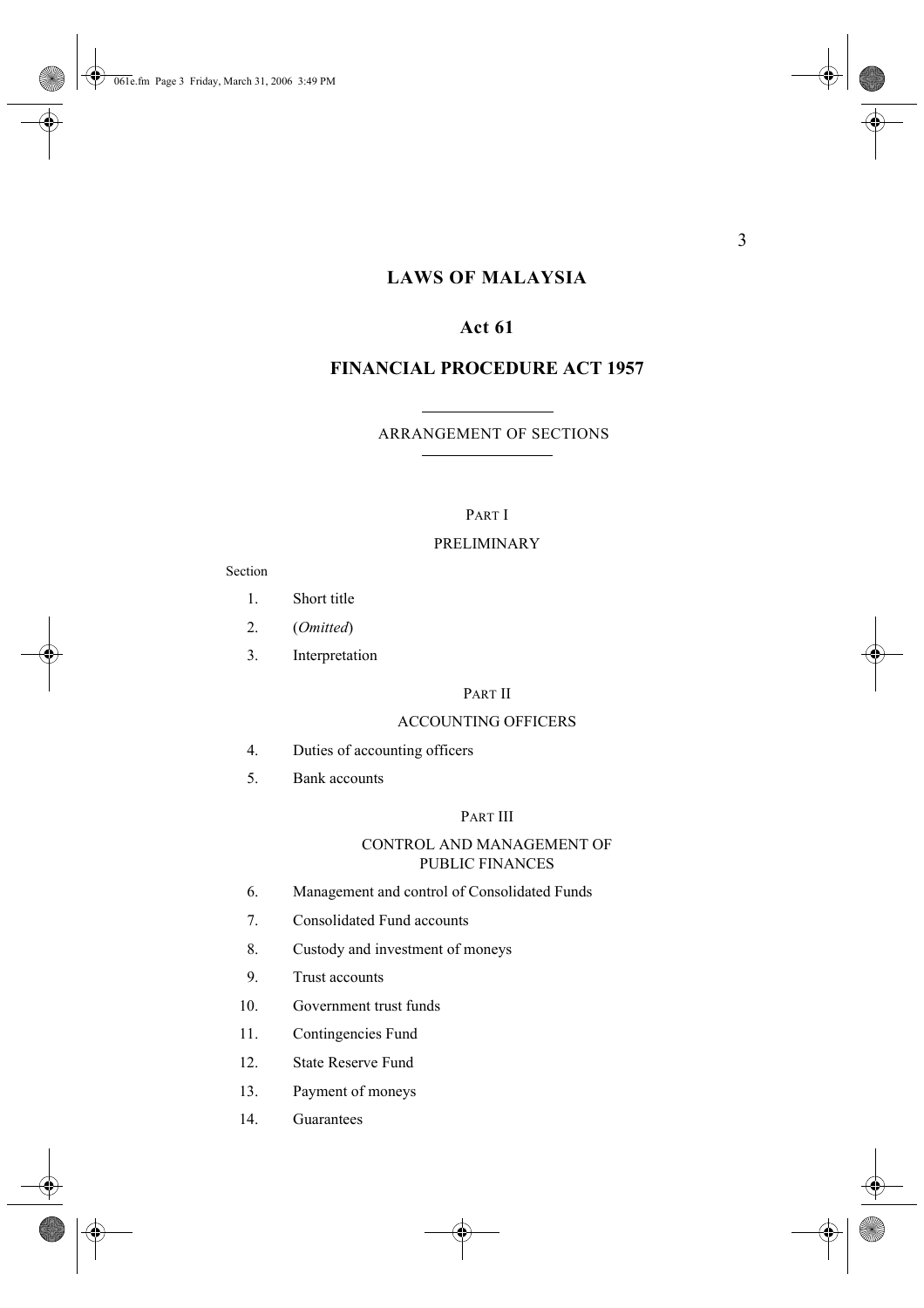#### Section

- 14A. Refunds, *etc.*, charged on Consolidated Funds
- 15. Estimates and virement
- 15A. Controlling officers
- 16. Yearly statement of accounts
- 17. Write-off
- 18. Surcharge
- 19. Notification of surcharge
- 20. Withdrawal of surcharge
- 21. Recovery of surcharge

#### PART IV

#### STATE FINANCIAL AND ACCOUNTING PROCEDURE

22–35. (*Consolidated with Part III*)

#### PART V

#### REGULATIONS

36. Regulations

FIRST SCHEDULE SECOND SCHEDULE

THIRD SCHEDULE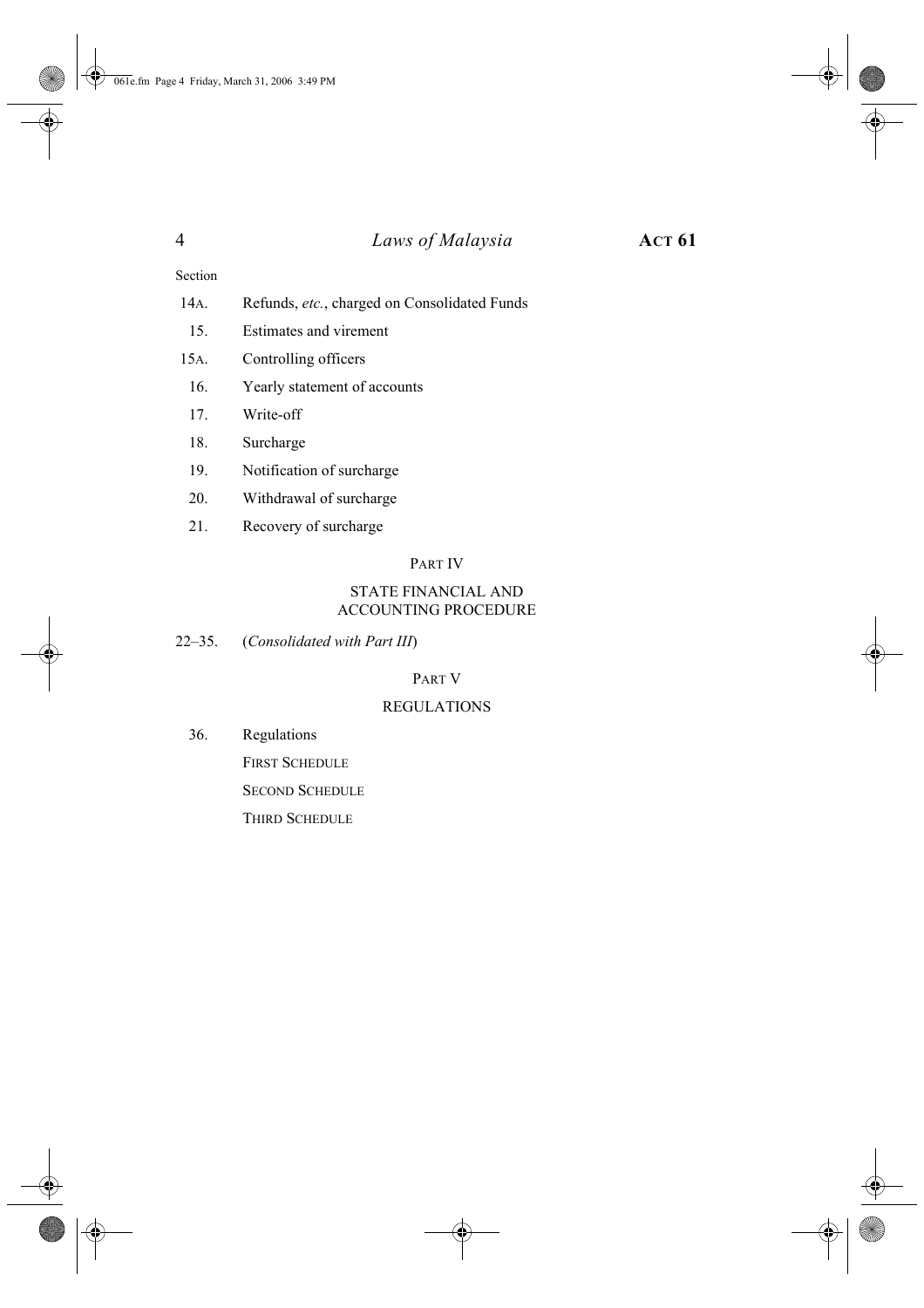#### **LAWS OF MALAYSIA**

#### **Act 61**

#### **FINANCIAL PROCEDURE ACT 1957**

An Act to provide for the control and management of the public finances of Malaysia, and for financial and accounting procedure, including procedure for the collection, custody and payment of the public moneys of the Federation and of the States, and the purchase, custody and disposal of public property, other than land, of the Federation and of the States and for matters connected therewith.

> [*Peninsular Malaysia—1 January 1958, L.N. 1/1958; Sabah and Sarawak—1 January 1964, L.N. 348/1963*]

#### PART I

#### PRELIMINARY

#### **Short title**

**1.** (1) This Act may be cited as the Financial Procedure Act 1957.

\*(2) This Act shall not apply to the Railway Administration established under the Railway Ordinance 1948 [*M.U. 8 of 1948*], nor to any person in the service of that Administration.

**2.** (*Omitted*).

#### **Interpretation**

**3.** In this Act, unless the context otherwise requires—

"accounting officer" includes every public officer who is charged with the duty of collecting, receiving, or accounting for, or who in fact collects, receives or accounts for, any public

<sup>\*</sup>*NOTE*—The Railway Ordinance 1948 has been repealed and the Railway Administration in existence under the said Ordinance is dissolved—*see* sections 105 and 92, Railways Act 1991 [*Act 463*].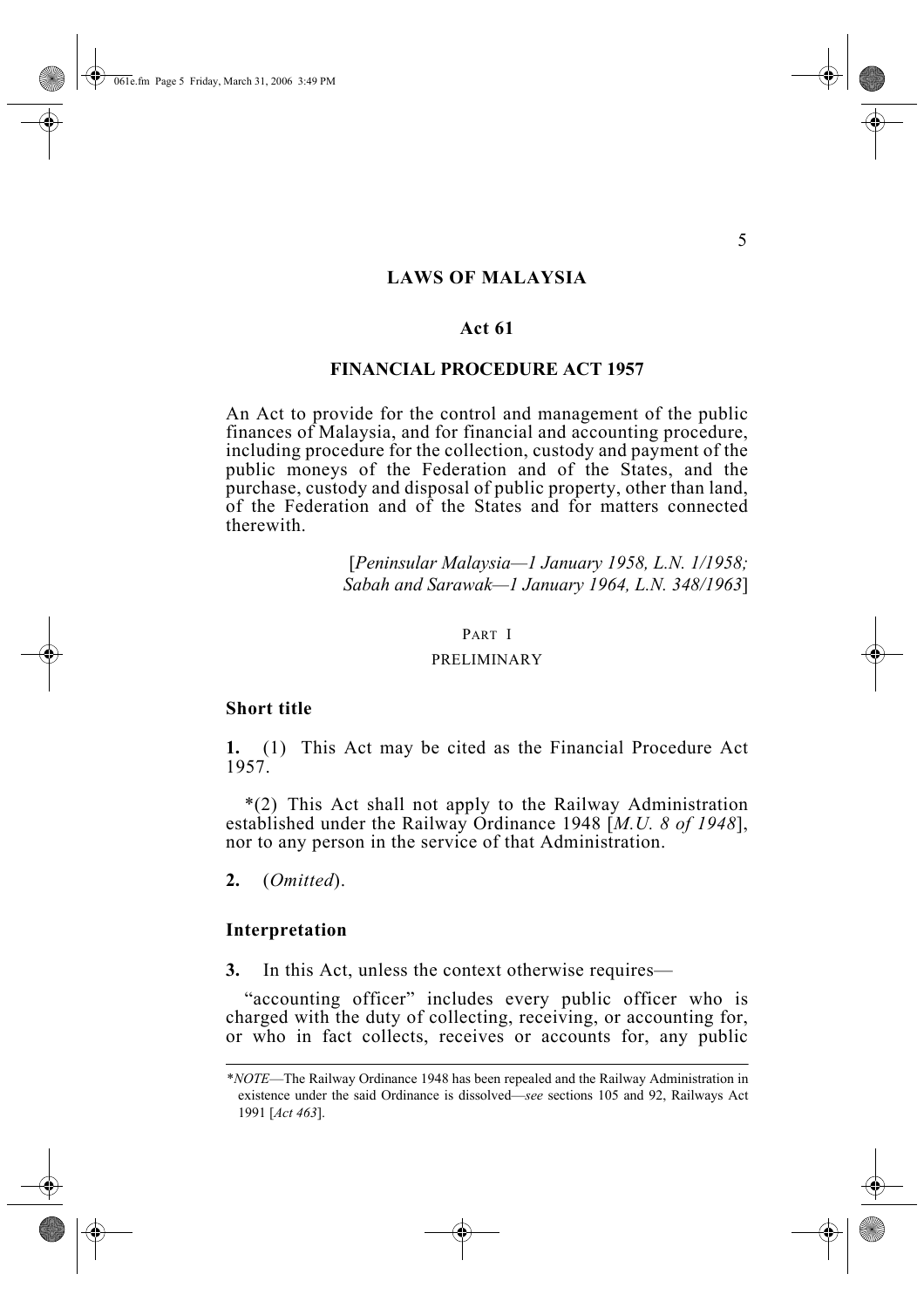moneys, or who is charged with the duty of disbursing, or who does in fact disburse, any public moneys, and every public officer who is charged with the receipt, custody or disposal of, or the accounting for, public stores or who in fact receives, holds or disposes of public stores;

"bank" in relation to the Consolidated Fund of a State, but not in relation to the Federal Consolidated Fund means any office or branch in Malaysia of a bank licensed under the provisions of the Banking and Financial Institutions Act 1989 [*Act 372*] or such other banks registered under the Co-operative Societies Act 1993 [*Act 502*] or established under any written law as may be approved by the Minister;

"Consolidated Fund" means the Federal Consolidated Fund and the Consolidated Funds of the States as constituted by Article 97(1) and (2) of the Federal Constitution, and references to the Consolidated Revenue Account, Consolidated Loan Account and Consolidated Trust Account are references to the accounts of the particular Fund intended;

"Enactment" means a law made by the Legislature of a State, including Sarawak;

"financial authority" used in relation to the Federal Consolidated Fund means the Treasury and in relation to the Consolidated Fund of a State means the State financial authority and "State financial authority" means the principal officer, by whatever title called, in charge of the financial affairs of a State;

"financial year" means a period of twelve months ending on the 31st day of December in any year;

"Legislature"in relation to the Federal Consolidated Fund means the Dewan Rakyat and in relation to the Consolidated Fund of a State means the Legislative Assembly of that State;

"Menteri Besar or Chief Minister" in relation to the Consolidated Fund or estimates of a State means—

- *(a)* in the case of Sabah, the Minister responsible for finance in the State; and
- *(b)* in the case of the other States, the Menteri Besar or Chief Minister of the State and includes the State financial authority of the State, acting in accordance with any directions given to him by the Menteri Besar or Chief Minister;

061e.fm Page 6 Friday, March 31, 2006 3:49 PM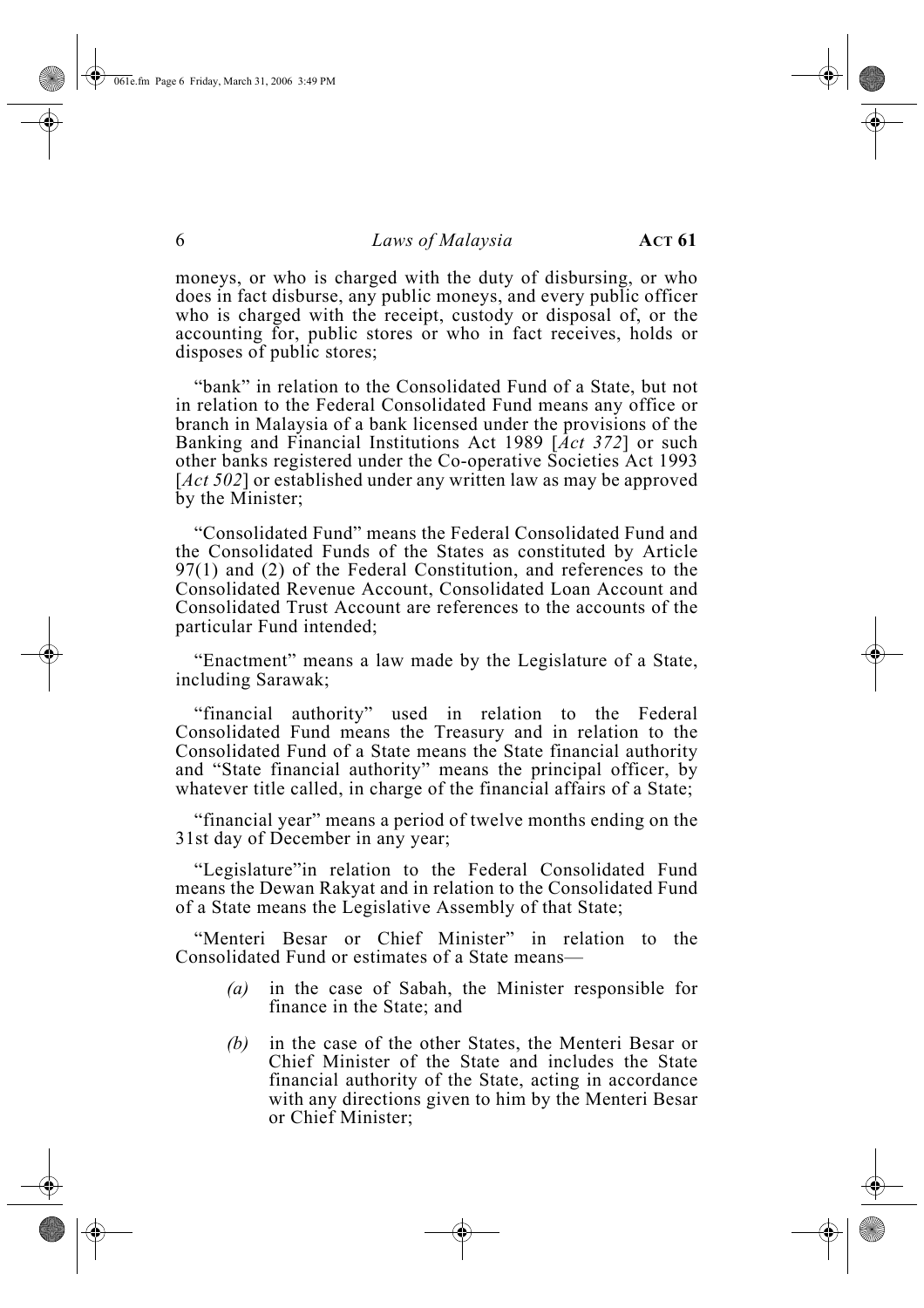"public moneys" means all revenue, loan, trust and other moneys and all bonds, debentures, and other securities whatsoever raised or received by or on account of the Federation or by or on account of a State but does not include Zakat, Fitrah, Baitul Mal or similar Islamic religious revenues;

"public services of the Federation" means the services specified in paragraph (1)*(a)*, *(b)*, *(c)*, *(d)*, *(f)* and *(h)* of Article 132 of the Federal Constitution;

"public stores" means chattels the property of or in the possession or under the control of the Federation or of a State;

"State accounting officer" means an accounting officer in the service of and engaged in handling the public moneys or public stores of a State.

#### PART II

#### ACCOUNTING OFFICERS

#### **Duties of accounting officers**

**4.** Every accounting officer shall be subject to this Act and shall perform such duties, keep such books and render such accounts as may be prescribed by or under this Act or by instructions issued by the Treasury in matters of financial and accounting procedure not inconsistent therewith:

Provided that a State accounting officer shall in addition be subject to any instructions of the State financial authority not inconsistent with the foregoing.

#### **Bank accounts**

**5.** No accounting officer shall open any public or official account in any bank without the authority in writing of the Treasury in respect of public moneys of the Federation, or of the State financial authority in respect of public moneys of a State, and no accounting officer shall overdraw and no bank shall permit an overdraft on any public or official account unless the same be authorized by the Treasury, in respect of an account of public moneys of the Federation, or under the authority of a law made in accordance with Article 111 of the Federal Constitution.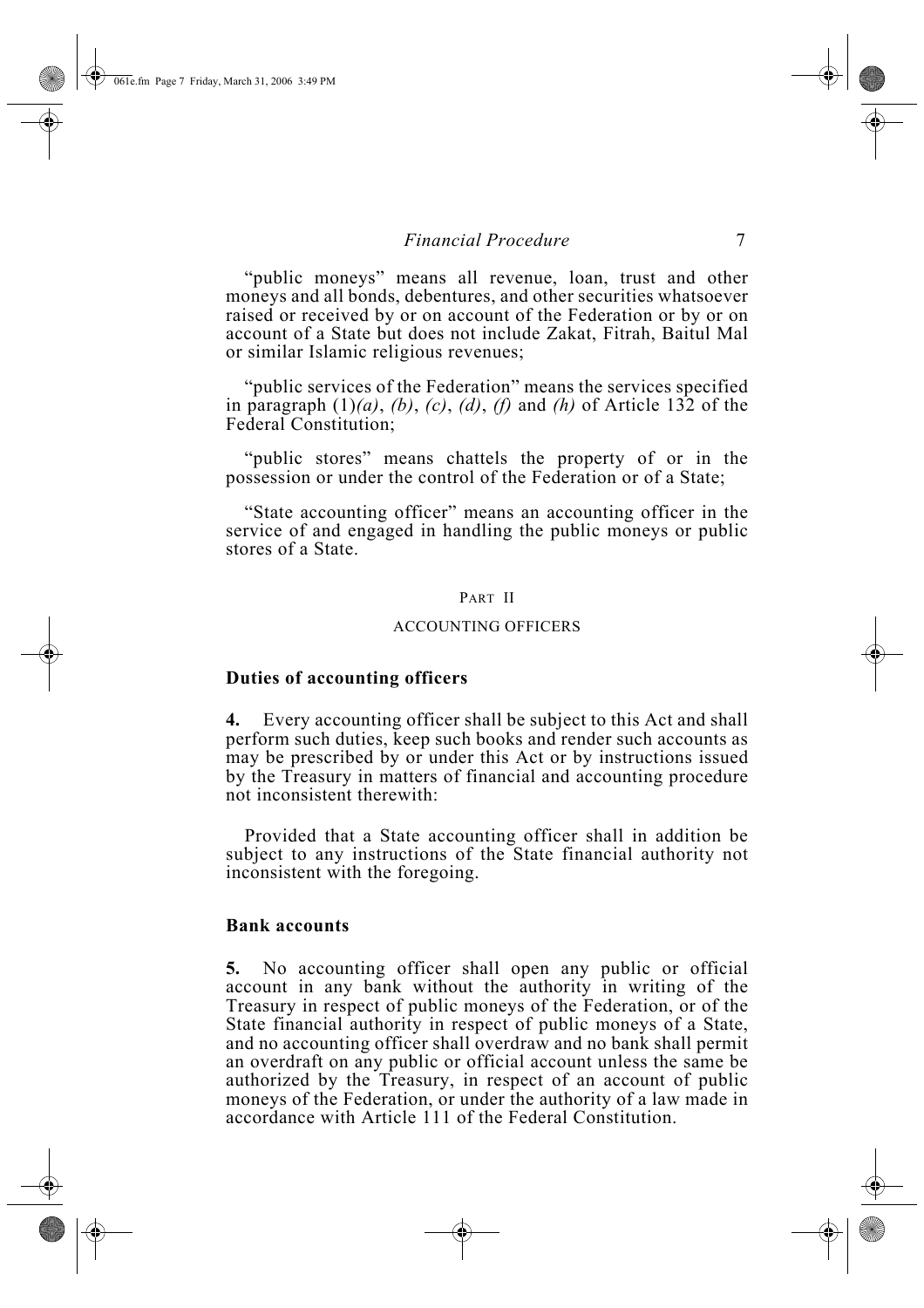#### PART III

#### CONTROL AND MANAGEMENT OF PUBLIC FINANCES

#### **Management and control of Consolidated Funds**

**6.** (1) The management of the Federal Consolidated Fund and the supervision, control and direction of all matters relating to the financial affairs of the Federation not specifically assigned to any other person by any other law shall, subject to the Federal Constitution and this Act, vest in the Minister.

(2) The management of the Consolidated Fund of a State and the supervision, control and direction of all matters relating to the financial affairs of a State not specifically assigned to any other person by any other law shall, subject to the Federal Constitution, the Constitution of the State and this Act, vest in the State financial authority.

#### **Consolidated Fund accounts**

**7.** There shall be maintained by the financial authority in respect of the Consolidated Fund three separate accounts—

- *(a)* an account to be called the Consolidated Revenue Account in which account shall be kept of all moneys in the Fund other than such moneys as are mentioned in paragraphs *(b)* and *(c)*;
- *(b)* an account to be called the Consolidated Loan Account in which account shall be kept of all moneys received by way of loan upon the public credit of the Federation or of the State, as the case may be; and
- *(c)* an account to be called the Consolidated Trust Account in which account shall be kept of all moneys received subject to a trust and to be applied in accordance with the terms of the trust.

#### **Custody and investment of moneys**

**8.** (1) Moneys paid to the Consolidated Fund may be kept with such bank or banks as the financial authority shall from time to time direct.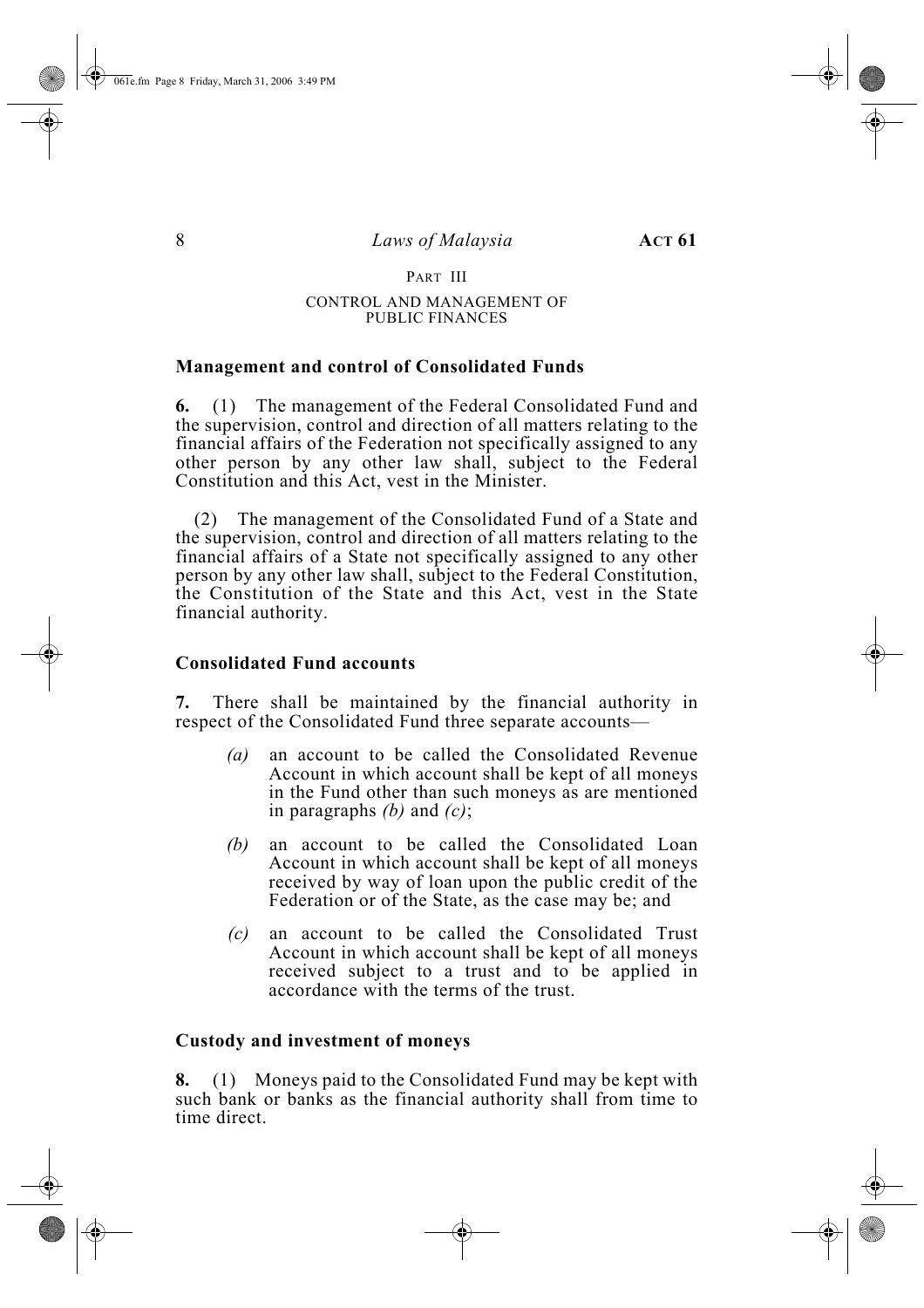(2) All such moneys paid into a bank shall be deemed to be public moneys, the property of the Federation or of a State, as the case may be, lent by the Federation or the State to the bank.

(3) *(a)* Moneys standing to the credit of the Federation with any bank, or otherwise held by the Federation, may be invested by the Minister—

- (i) on deposit in any bank;
- (ii) in any of the investments authorized by the Trustee Act 1949 [*Act 208*], for the investment of trust funds;
- (iii) in any joint fund maintained by the Crown Agents for such investment; or
- (iv) as otherwise authorized by federal law or by resolution of the Dewan Rakyat,

and the investments together with any interest received therefrom shall form part of the Federal Consolidated Fund.

*(b)* Moneys standing to the credit of a State with any bank, or otherwise held by the State, may be invested by the State financial authority—

- (i) on deposit in any bank;
- (ii) in securities issued or to be issued by the Federal Government;
- (iii) with the written authority of the Treasury, in any of the investments authorized by the Trustee Act 1949, for the investment of trust funds, or in any joint fund maintained by the Crown Agents for such investment; or
- (iv) subject to the authority of State law or a resolution of the Legislature in any undertaking after consultation with the Treasury,

and the investments, together with any interest received therefrom, shall form part of the Consolidated Fund of the State.

*(c)* In subparagraph *(b)*(ii) "securities" includes stocks, funds, shares and bonds, and debentures and other instruments creating or evidencing a charge or lien on assets.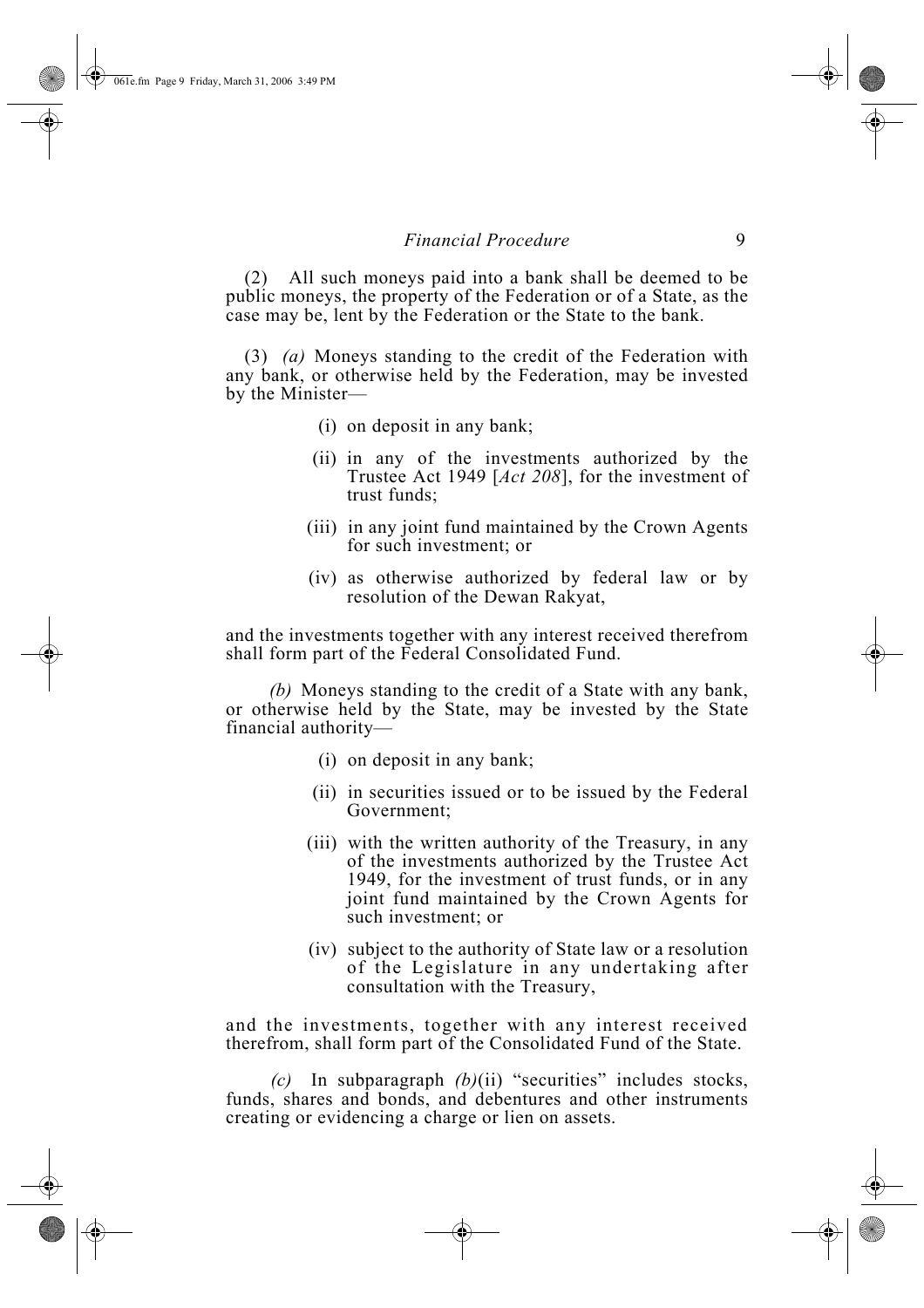(4) Interest received from the investment of any moneys in accordance with subsection (3) shall be accounted in the Consolidated Revenue Account except that where it is so provided in any law or under the terms of any trust the interest received from the investment of any moneys standing to the credit of any trust account in the Consolidated Trust Account shall be paid to the credit of that trust account.

(5) The investments specified in the First Schedule shall be authorized for the purposes of subparagraph (3)*(a)*(iv).

#### **Trust accounts**

**9.** (1) The financial authority may establish such trust accounts as may be deemed necessary for the proper accounting of moneys in the Consolidated Trust Account.

(2) The following moneys shall be paid to the credit of the trust account to which they relate:

- *(a)* all moneys appropriated for the purposes of any trust account;
- *(b)* all moneys received from the sale to any person or department of any articles purchased or produced, or for work paid for, with moneys standing to the credit of a trust account;
- *(c)* all moneys paid by any person for the purpose of any trust account; and
- *(d)* repayment of any loan or advance made from moneys standing to the credit of the trust account and where applicable any interest as provided in subsection 8(4).

(3) Subject to any law and the terms of any trust, the financial authority shall in respect of any trust account or class of trust accounts specify the persons by whom and the manner in which the account or class of accounts shall be controlled.

(4) Subject to any law and the terms of any trust, the financial authority may direct that any trust account shall be closed and thereupon after all liabilities of the account have been met the account shall be closed accordingly.

061e.fm Page 10 Friday, March 31, 2006 3:49 PM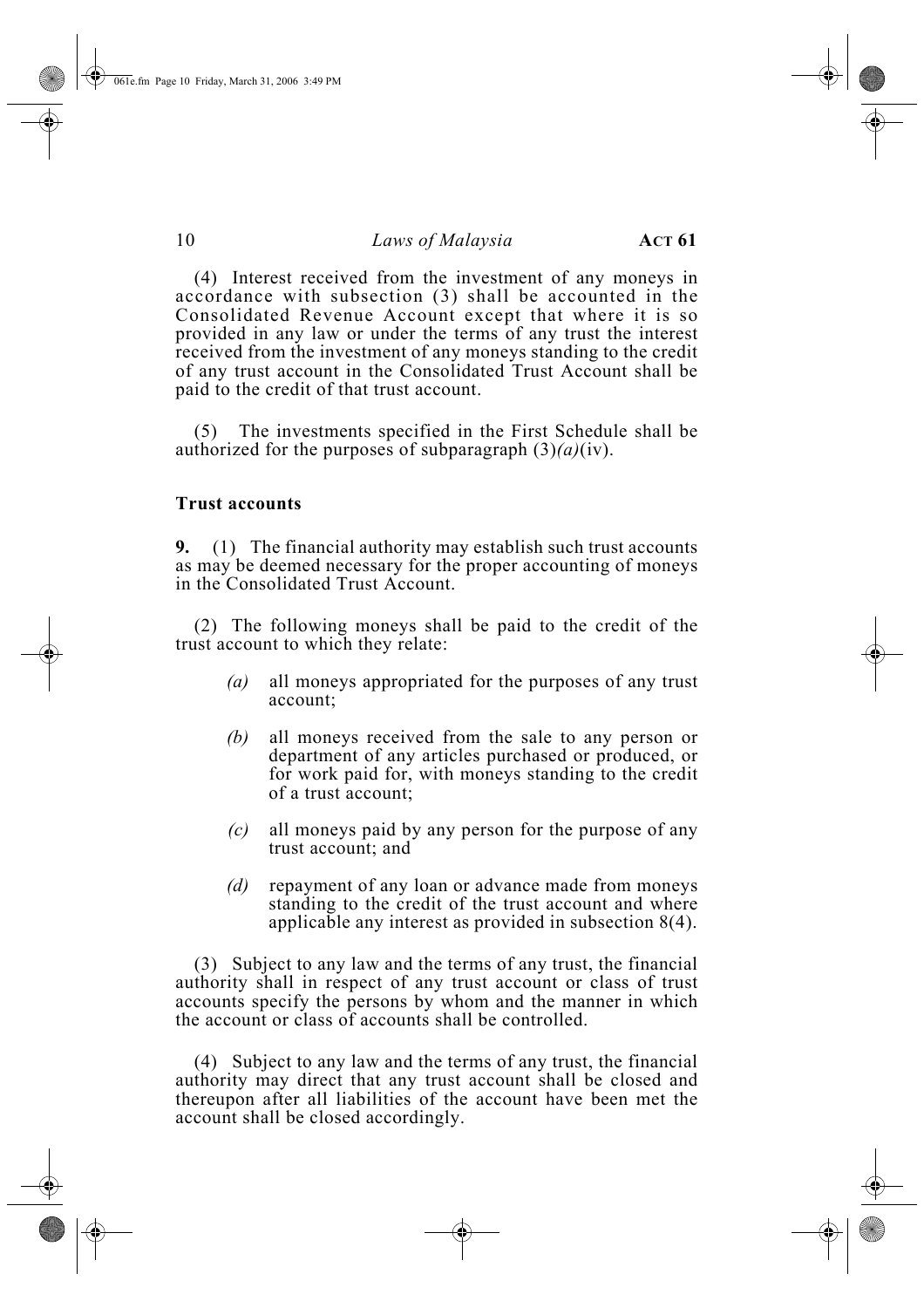(5) Subject to any law and the terms of any trust, the financial authority may direct that any moneys standing to the credit of any trust account which are not required for the purposes of that account and the balance of moneys standing to the credit of a trust account closed under subsection (4) shall be paid as provided in subsection (6).

(6) Where any moneys are required in accordance with subsection (5) to be paid the moneys shall, to such extent as they were appropriated out of moneys standing to the credit of the Consolidated Loan Account, be paid to the Consolidated Loan Account and the balance shall be paid to the Consolidated Revenue Account.

#### **Government trust funds**

**10.** (1) *(a)* There shall be paid from the Federal Consolidated Fund into each of the funds specified in the Second Schedule such sums as may from time to time be appropriated for the purposes of the fund by federal law.

*(b)* There shall be paid from the Consolidated Fund of a State into the funds specified in subparagraphs (i) and (ii) such sums as may from time to time be appropriated for the purposes of those funds by State law—

- (i) in the case of Sabah and Sarawak, into any fund established and placed under the State financial authority by or in accordance with State law; and
- (ii) in the case of the other States, into each of the funds specified in the Third Schedule or in accordance with paragraph (4)*(b)*.

(2) The Minister in the case of a fund specified in the Second Schedule and the State financial authority in the case of a fund specified in the Third Schedule may apply the fund for the general purposes thereof or, subject to any written law, for such particular purposes as may from time to time be specified by resolution of the Legislature.

(3) All moneys not applied in accordance with subsection (2) shall be paid by the Minister or the State financial authority, as the case may be, into the Consolidated Fund and shall be accounted in a separate account in the Consolidated Trust Account to be applied in the manner provided in subsection (2).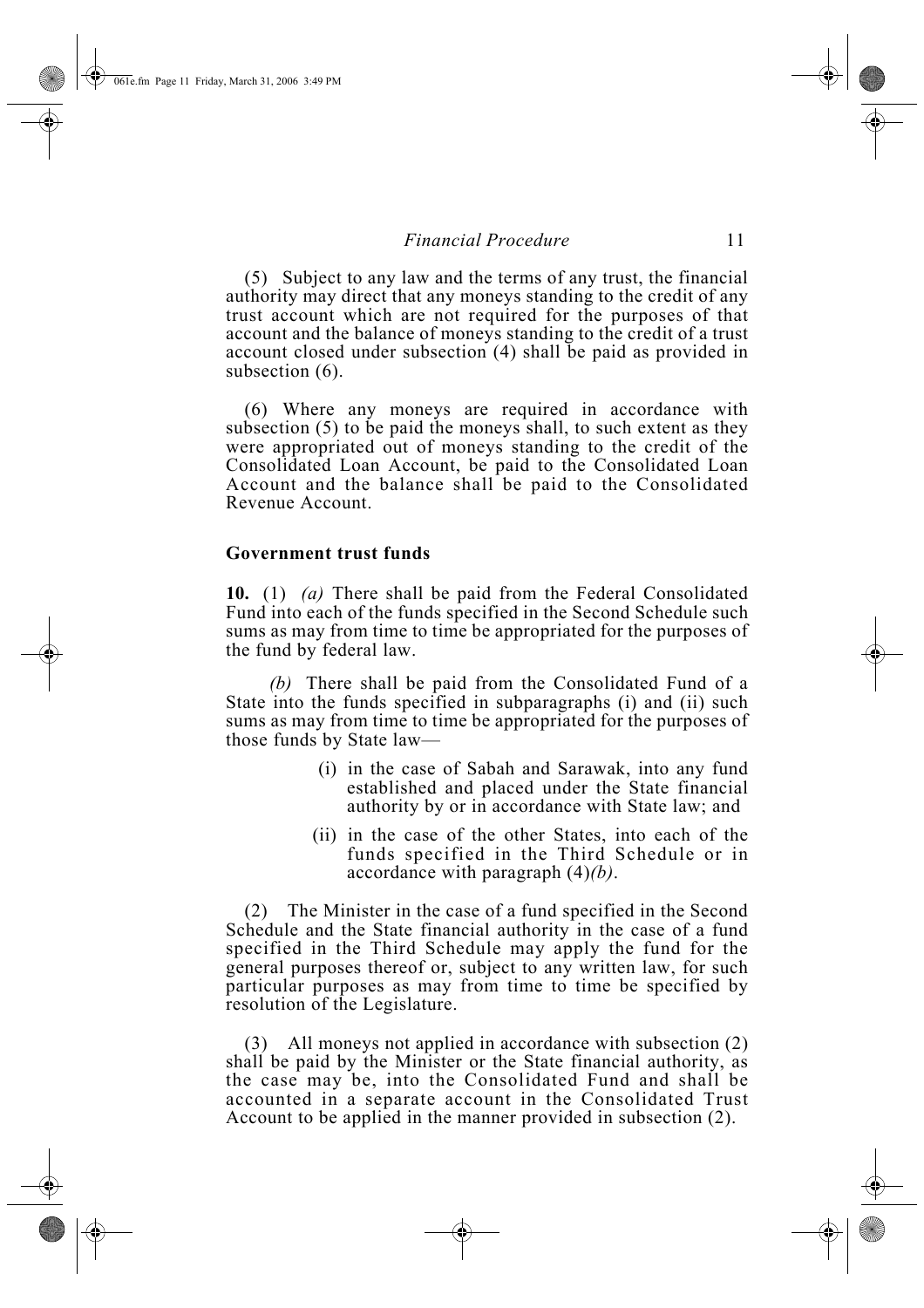061e.fm Page 12 Friday, March 31, 2006 3:49 PM

#### 12 *Laws of Malaysia* **ACT 61**

(4) *(a)* The Dewan Rakyat may from time to time by resolution amend, delete from or add to the Second Schedule.

*(b)* The Legislative Assembly of a State, other than Sabah or Sarawak, may from time to time by resolution specify funds for the purposes of this section and subparagraph  $(1)(b)(ii)$ , subsections (2) and (3) shall apply to such funds as they apply to the funds specified in the Third Schedule.

#### **Contingencies Fund**

**11.** (1) In accordance with Article 103 of the Federal Constitution, a Contingencies Fund for federal purposes is hereby created consisting of moneys from time to time appropriated thereto.

(2) All moneys appropriated to the Contingencies Fund shall be paid from the Federal Consolidated Fund into the Contingencies Fund and shall be applied by the Minister in accordance with subsection (3), and all moneys not so applied shall be paid into the Federal Consolidated Fund and shall be accounted in a separate account in the Consolidated Trust Account.

(3) The Minister may, if he is satisfied that there has arisen an urgent and unforeseen need for expenditure for federal purposes for which no other provision exists and for which funds cannot be provided under subsection 15(4), make advances from the Contingencies Fund to meet that need.

#### **State Reserve Fund**

**12.** All moneys appropriated to the State Reserve Fund created by Clause (6) of Article 109 of the Federal Constitution shall be paid from the Federal Consolidated Fund into the State Reserve Fund and shall be applied by the Minister in accordance with that Article and all moneys not so applied shall be paid into the Federal Consolidated Fund and shall be accounted in a separate account in the Consolidated Trust Account.

#### **Payment of moneys**

**13.** (1) No moneys shall be withdrawn from the Consolidated Fund except in the manner provided by this section.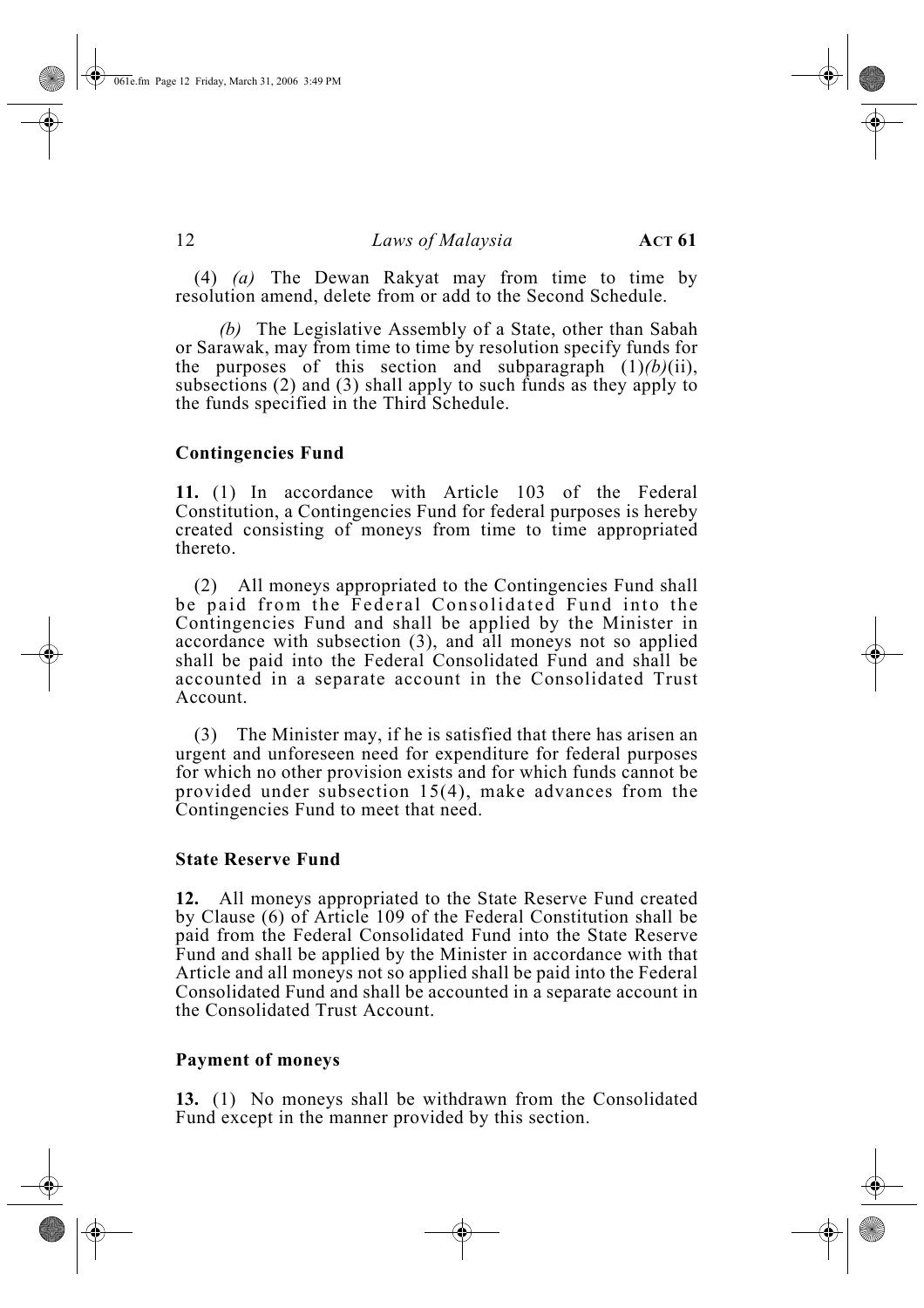(2) The Minister or the Menteri Besar or Chief Minister, as the case may be, shall by warrant under his hand authorize the issue from the Consolidated Fund of such sums as may be required to meet the cost of any service charged upon the Consolidated Fund, and those sums shall be accounted in the Consolidated Revenue Account:

Provided that this subsection shall not apply to sums issued from the Consolidated Fund to meet the cost of any service charged upon the Consolidated Fund—

- *(a)* authorized by law to be met from moneys accounted in the Consolidated Loan Account or the Consolidated Trust Account; and
- *(b)* withdrawn from the Consolidated Fund in accordance with subsection  $(4)$  or  $(5)$ .

(3) *(a)* (i) The Minister may by warrant under his hand authorize the issue from the Federal Consolidated Fund of sums to meet the expenditure appropriated by a Supply Act or authorized by law in accordance with Article 102 of the Federal Constitution and such sums shall be accounted in the Consolidated Revenue Account.

(ii) The Menteri Besar or Chief Minister may by warrant under his hand authorize the issue from the Consolidated Fund of the State of sums to meet the expenditure appropriated by a Supply Enactment or authorized by law for part of a year before the passing of the Supply Enactment, and the sums shall be accounted in the Consolidated Revenue Account:

Provided that in neither of the above cases shall the aggregate of the sums under each purpose of expenditure exceed the total sum so appropriated or authorized in respect of the purpose.

*(b)* Notwithstanding any general or specific authority which may have been given by him, it shall be within the discretion of the Minister or the Menteri Besar or Chief Minister, as the case may be, to limit or suspend any expenditure so authorized.

(4) The Minister or the Menteri Besar or Chief Minister, as the case may be, may by warrant under his hand authorize the issue from the Consolidated Fund of sums to be applied for the purposes for which funds shall have been appropriated by or in accordance with any written law authorizing the raising of a loan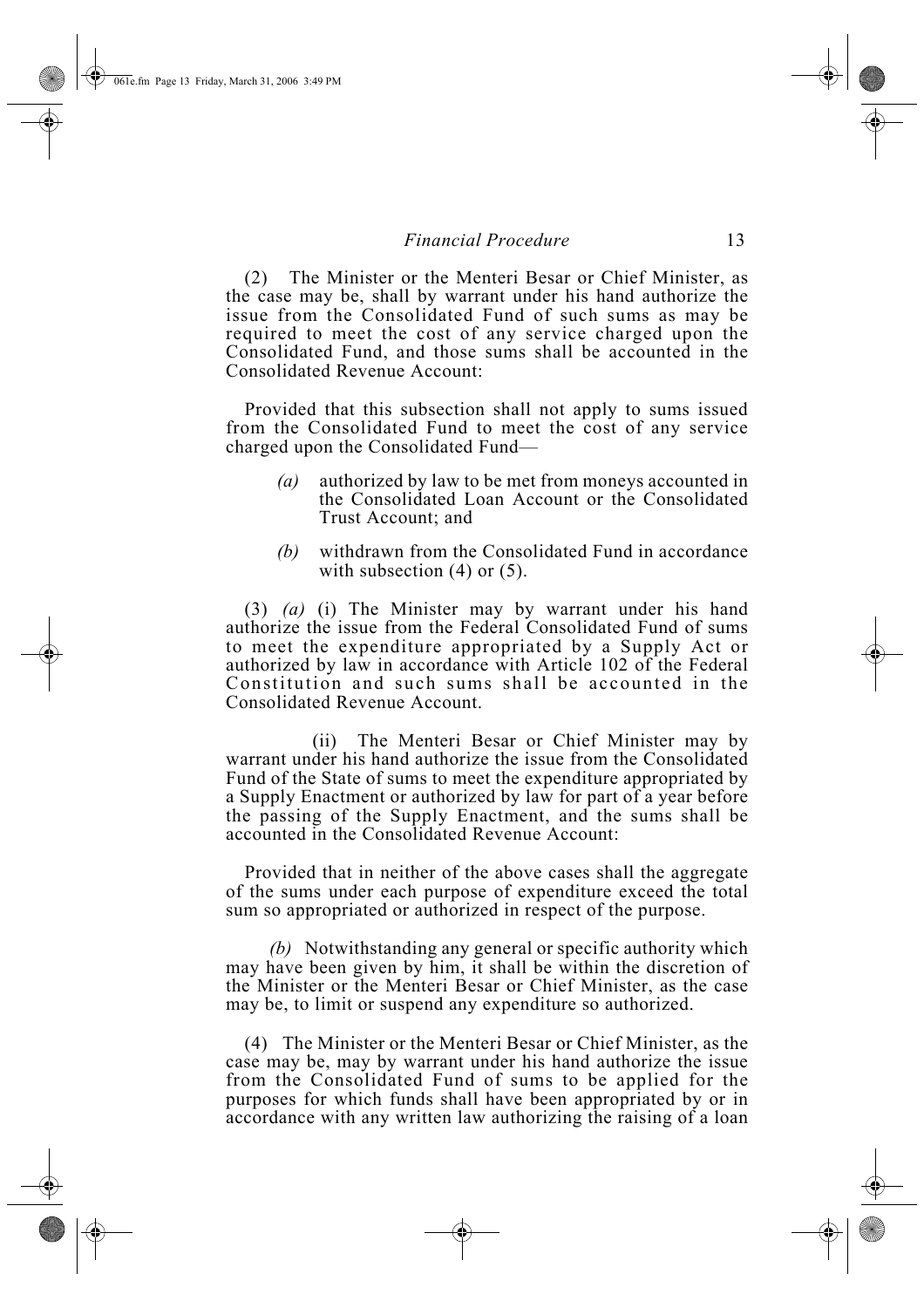and those sums shall be accounted in the Consolidated Loan Account.

(5) *(a)* No moneys accounted in the Consolidated Trust Account shall be withdrawn from the Consolidated Fund except for the purposes of a trust or under the authority of a law.

*(b)* The financial authority or any person specified under subsection 9(3) in respect of any trust account or class of trust accounts may withdraw moneys accounted in the Consolidated Trust Account.

(6) Every warrant issued under this section for the service of any financial year shall lapse and cease to have any effect at the close of one calendar month following the financial year; and no payment in respect of any service authorized under the warrant shall be made during that month except in respect of work performed, goods received, services rendered or any other contractual arrangement made prior to the end of that year and properly chargeable to the accounts of that year.

#### **Guarantees**

**14.** (1) No guarantee involving a financial liability shall be binding upon the Federal Government, unless it is entered into with the written authority of the Treasury or in accordance with federal law.

(2) No guarantee involving a financial liability shall be binding upon a State unless it is entered into under a State law passed in accordance with Clause (3) of Article 111 of the Federal Constitution and such guarantee shall not be given except with the approval of the Federal Government and subject to such conditions as may be specified by it.

#### **Refunds,** *etc.***, charged on Consolidated Funds**

**14A.** Where any law provides for the payment of any refund, rebate or drawback in respect of any money paid into the Consolidated Fund under the authority of any law, and accounted in the Consolidated Revenue Account, the amount of the refund, rebate or drawback shall be charged on the Consolidated Fund.

061e.fm Page 14 Friday, March 31, 2006 3:49 PM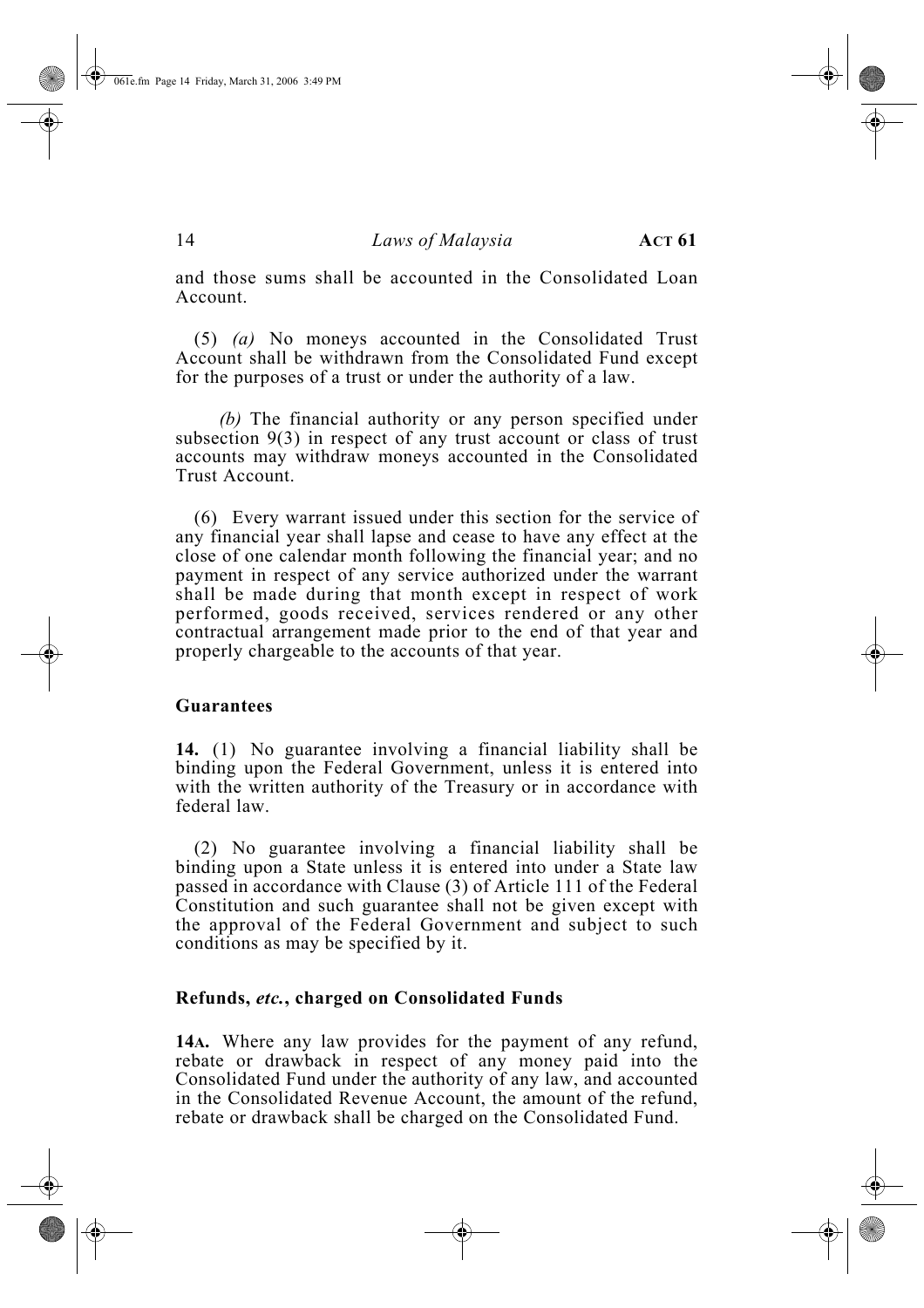#### **Estimates and virement**

**15.** (1) The estimates of expenditure laid before the Legislature in accordance with the Federal Constitution or the Constitution of any State in respect of any financial year shall show such subdivisions of expenditure as may be proposed for each purpose.

(2) *(a)* For every purpose of expenditure involving the payment of personal emoluments the estimates shall show such number of public offices as are remunerated at monthly rates of salary as may be authorized for the purpose and the total amount of personal emoluments, excluding emoluments for public offices specified in paragraph *(b)* hereof, provided therefor.

*(b)* The Treasury or the State financial authority with the prior approval of the Treasury, may, if it considers it essential and expedient to do so for the proper performance of a service related to the same purpose as provided for in paragraph *(a)* hereof but paid for out of moneys accounted for in a trust account, specify by warrant any of the public offices authorized under paragraph *(a)* to be employed for the purpose of that service and in such a case the personal emoluments of such offices and all incidental expenses thereto may be paid from the appropriate provision authorized for such service and accounted for in the same trust account.

(3) *(a)* Except in accordance with federal law, no addition to the public offices provided under any purpose of the Federal estimates may be made nor may the appropriation of the established salaries under any purpose be altered either as regards the number of appointments or the rates of personal emoluments, unless the approval of the Treasury shall first have been obtained.

*(b)* Subject to Article 112 of the Federal Constitution, no addition to the public offices provided under any purpose of the State estimates may be made nor may the appropriation of the established salaries under any purpose be altered either as regards the number of appointments or the rates of personal emoluments, unless the approval of the Menteri Besar or Chief Minister shall first have been obtained.

(4) If the exigencies of the public service render it necessary to alter the proportions assigned to the subdivisions under a purpose of expenditure shown in the estimates referred to in subsection (1) or to create a new subdivision, the Treasury or the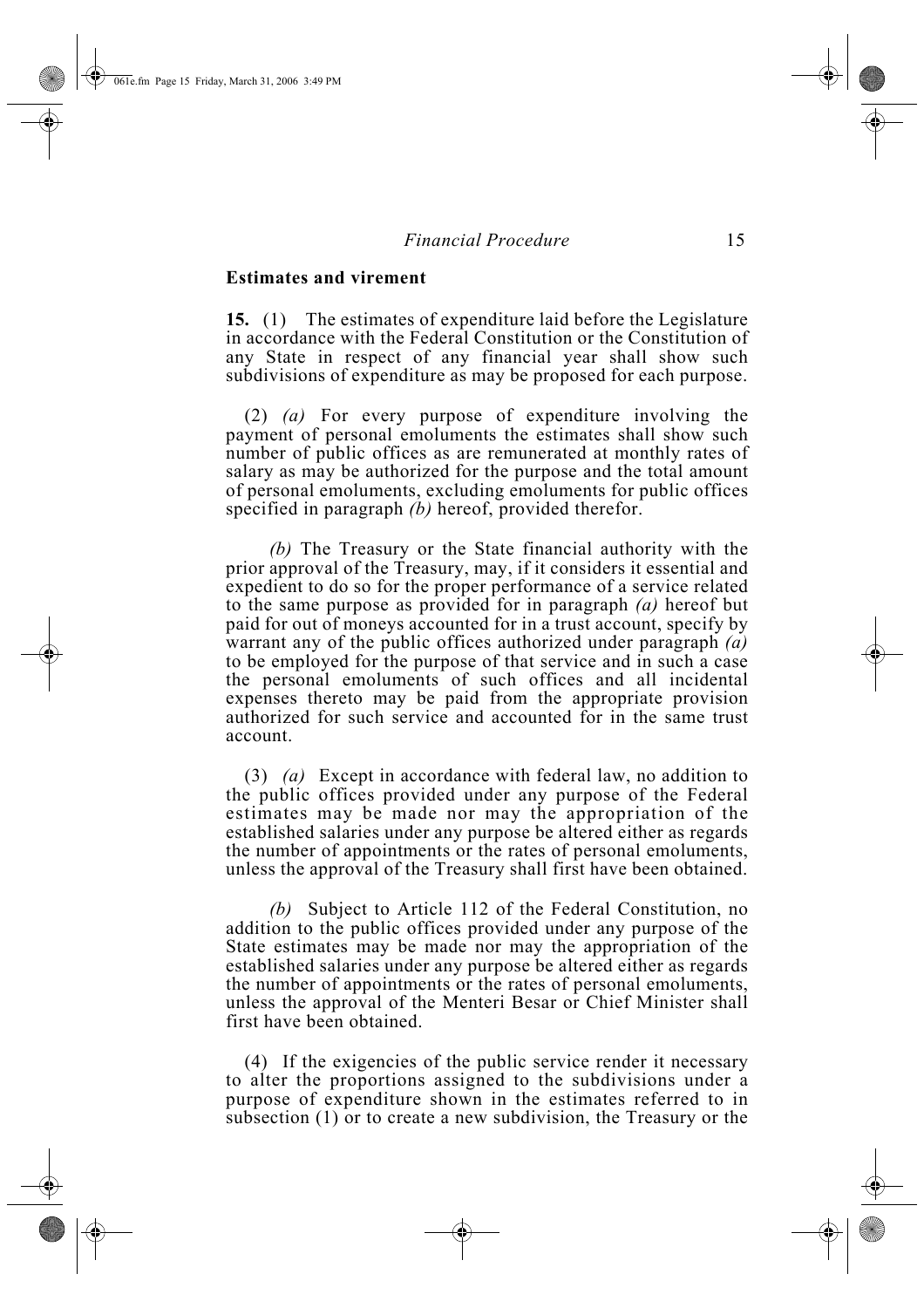Menteri Besar or Chief Minister, as the case may be, may direct that there shall be applied in aid of any subdivision which may be deficient or any new subdivision a further sum out of any surplus arising on any other subdivision of the same purpose provided that the amount appropriated under any purpose of expenditure by a Supply Act or Enactment is not thereby exceeded.

#### **Controlling officers**

**15A.** (1) The Minister or the Menteri Besar or Chief Minister, as the case may be, may appoint, in respect of each purpose of expenditure provided for any financial year in the estimates, a controlling officer to control, subject to any directions given by the financial authority, the expenditure authorized under that purpose and to be the chief accounting officer in respect of all public moneys collected, received or disbursed and all public stores received, held or disposed of by or on account of the department or service for which the purpose is provided.

(2) Every controlling officer shall, subject to any written law and of any instructions issued by the financial authority under section 4, prescribe the extent to which the powers and duties conferred or imposed upon him may be exercised or performed on his behalf by any accounting officer under his control, and give such directions as may be necessary to secure the proper exercise or performance of such powers and duties.

(3) Every controlling officer shall, if so required by the Minister or the State financial authority, as the case may be, to the extent that he is responsible for the control of the public moneys to which any part of the statements referred to in section 16 relates, certify under his hand, subject to such explanation or qualification as he may think necessary, the correctness of that part of the statement and the propriety of the charges shown therein.

(4) Every controlling officer shall report in writing to the appropriate Service Commission and financial authority every event of possible surcharge under paragraph 18*(a)*, *(b)*, *(c)*, *(d)* or *(e)* which arises or occurs under his control.

(5) The officer appointed under subsection (1) to be controlling officer in respect of each purpose of expenditure provided for any financial year shall be designated by the title of his office in the estimates of expenditure in respect of that year

061e.fm Page 16 Friday, March 31, 2006 3:49 PM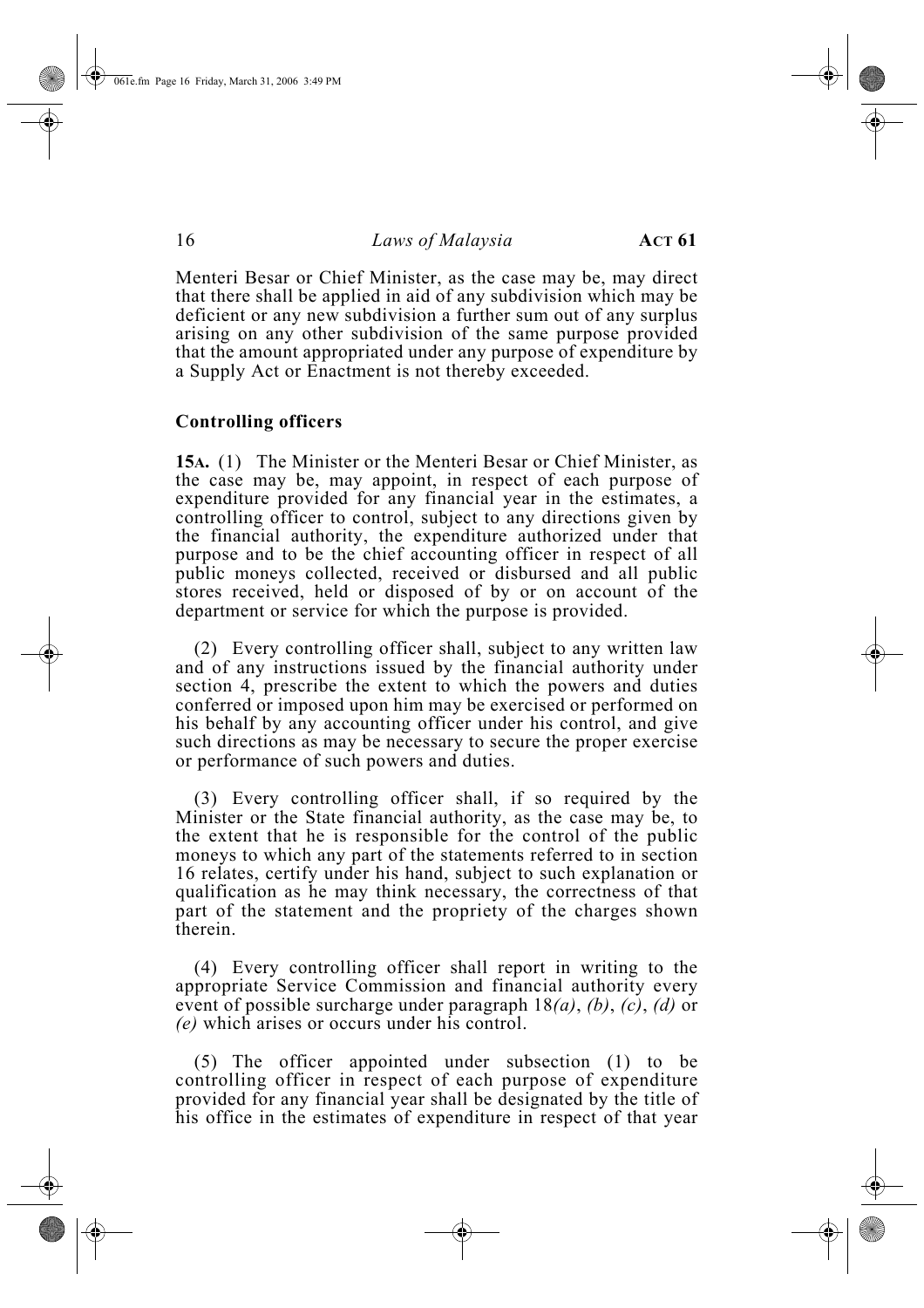laid before the Legislature pursuant to Article 99 of the Federal Constitution or pursuant to the Constitution of the State, and such designation in the estimates shall constitute sufficient notification of the appointment.

#### **Yearly statement of accounts**

**16.** (1) The financial authority shall, for the purposes of section 9 of the Audit Act 1957 [*Act 62*], as soon as practicable after the end of every financial year prepare in respect of that year—

- *(a)* a full and particular statement of the Consolidated Revenue Account showing under the purposes and subdivisions of the estimates laid before the Legislature in respect of that year the amounts estimated to be received and spent in that year and the amounts actually received and spent together with amounts actually received and spent under any purposes and subdivisions not included in the estimates so laid;
- *(b)* a full and particular statement of the Consolidated Loan Account showing receipts and expenditure of loan moneys;
- *(c)* a statement of receipts and expenditure of moneys accounted in the Consolidated Trust Account;
- *(d)* a statement of the accounts of any fund created by the Federal Constitution or by or under section 10 and not accounted in the Consolidated Trust Account;
- *(e)* so far as is practicable, a statement of the assets and liabilities of the Federation or the State at the end of the financial year, the manner in which the assets are invested or held, and the general purposes in respect of which the liabilities are outstanding; and
- *(f)* such other statements as the financial authority may think fit.

(2) As soon as possible after the Auditor General has caused the statements referred to in subsection (1) to be examined and audited they shall be laid before the Legislature.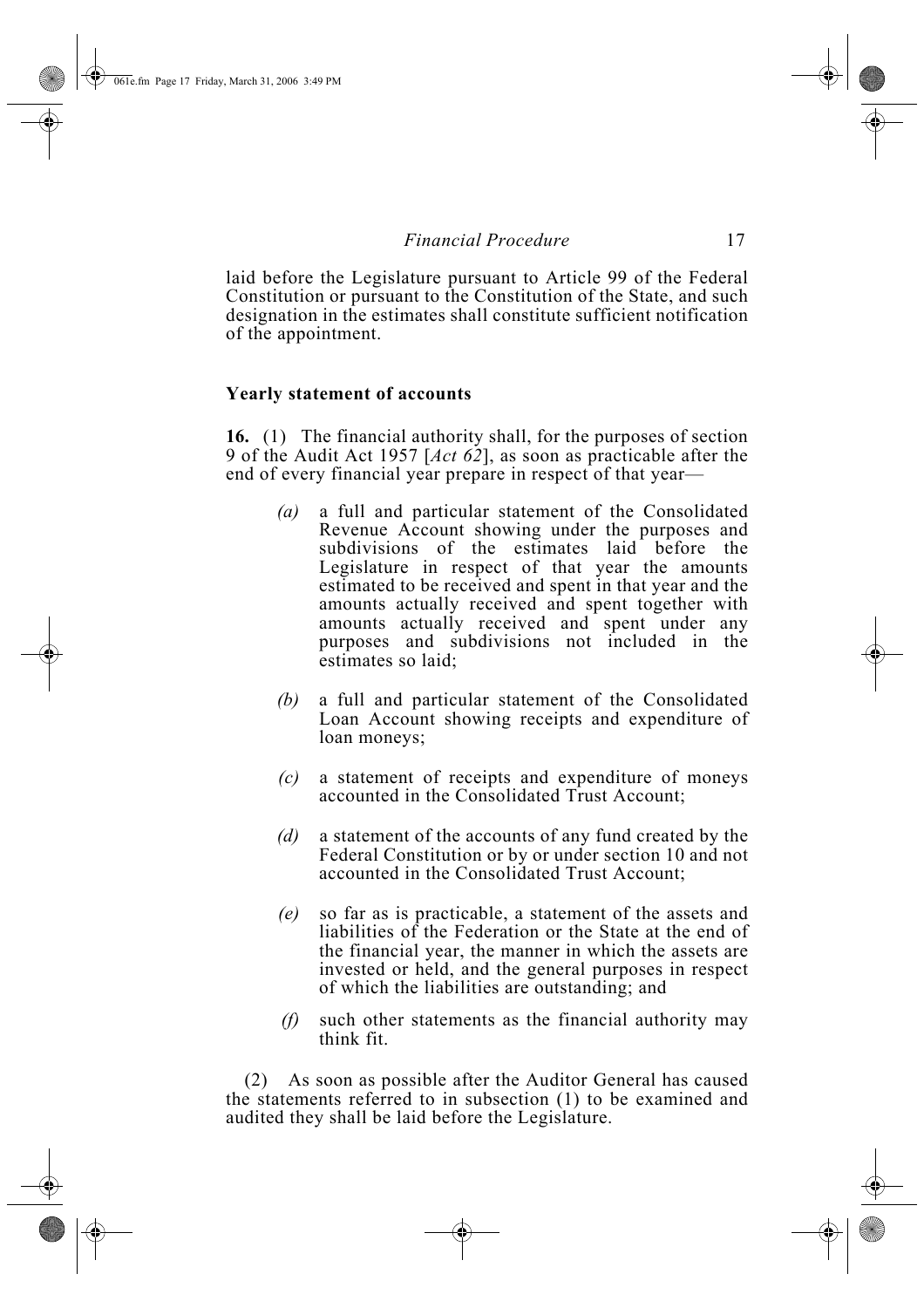#### **Write-off**

**17.** The Minister in respect of public moneys, revenue and stores of the Federation and the Menteri Besar or Chief Minister in respect of public moneys, revenue and stores of the State shall have power—

- *(a)* to write off losses or deficiencies of public moneys and the value of lost, deficient, condemned, unserviceable or obsolete stores; and
- *(b)* to abandon irrecoverable amounts of revenue, debts and overpayments.

#### **Surcharge**

**18.** If it appears to the appropriate Service Commission, after consultation with the financial authority, that any person who is or was in the employment of the Federal Government or the Government of a State—

- *(a)* has failed to collect any moneys owing to the Federal Government or the Government of the State for the collection of which he is or was responsible;
- *(b)* is or was responsible for any improper payment of public moneys of the Federal Government or the Government of the State or for any payment of public moneys which is not duly vouched;
- *(c)* is or was responsible for any deficiency in, or for the destruction of, any public moneys, stamps, securities, stores, or other property of the Federal Government or the Government of the State;
- *(d)* being or having been an accounting officer, fails or has failed to keep proper accounts or records; or
- *(e)* has failed to make any payment, or is or was responsible for any delay in the payment, of public moneys of the Federal Government or the Government of the State to any person to whom such payment is due under any law or under any contract, agreement or arrangement entered into between that person and the Federal Government or the Government of the State,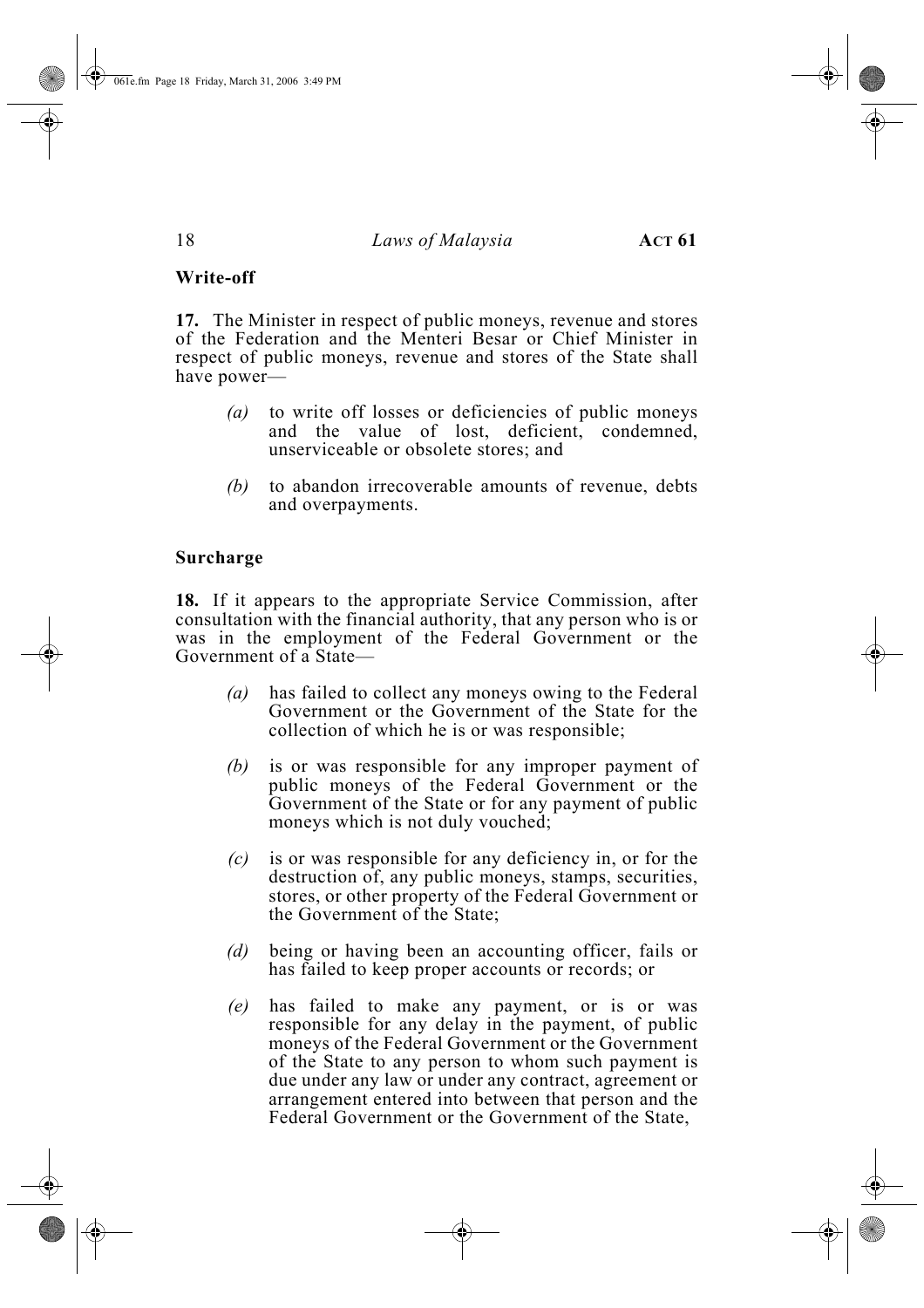and if a satisfactory explanation is not, within a period specified by the Commission, furnished to the Commission with regard to the failure to collect, improper payment, payment not duly vouched, deficiency or destruction, or failure to keep proper accounts or records, or failure to make payment, or delay in making payment, the Commission may surcharge against the said person a sum not exceeding the amount of any such amount not collected, such payment, deficiency, or loss or the value of the property destroyed, as the case may be; and with regard to the failure to keep proper accounts or records, or the failure to make payment, or the delay in making payment, the Commission may surcharge against the said person such sum as the Commission may think fit.

#### **Notification of surcharge**

**19.** The Chairman of the appropriate Service Commission shall cause the head of the department of the person surcharged to be notified of any surcharge made under section 18 and the head of department shall thereupon notify the person surcharged.

#### **Withdrawal of surcharge**

**20.** The appropriate Service Commission may at any time withdraw any surcharge in respect of which a satisfactory explanation has been received or if it otherwise appears that no surcharge should have been made, and the Chairman of the Commission shall at once cause the head of department to be notified of such withdrawal.

#### **Recovery of surcharge**

**21.** The amount of any surcharge made under section 18 and not withdrawn under section 20 shall be a debt due to the Government concerned from the person against whom the surcharge is made and may be sued for and recovered in any court at the suit of that Government and may also be recovered by deduction—

- *(a)* from the salary of the person surcharged if the Minister or the Menteri Besar or Chief Minister so directs; or
- *(b)* from the pension of the person surcharged if the Minister so directs,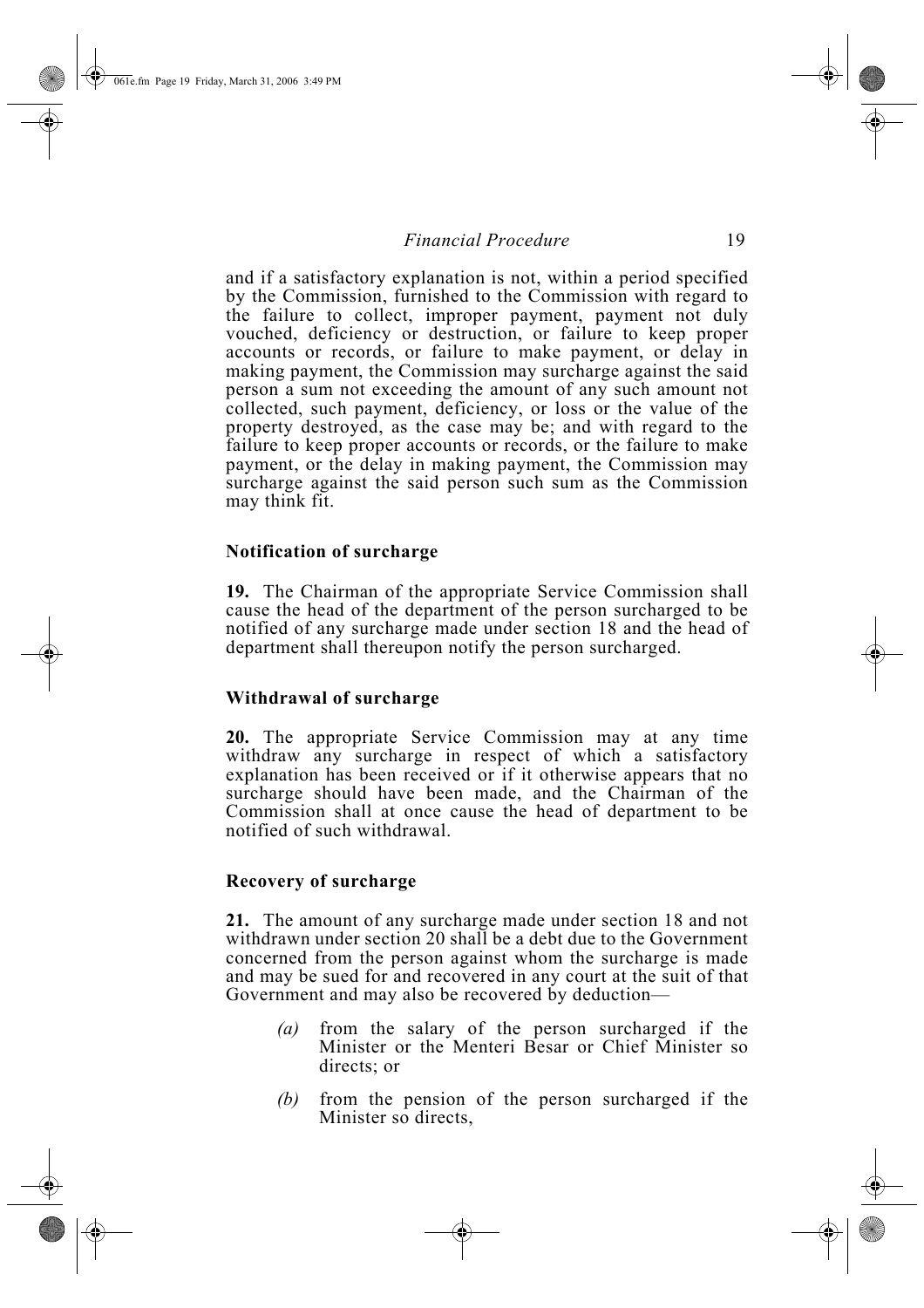by equal monthly instalments not exceeding one-fourth of the total monthly salary or pension, as the case may be, of the officer.

#### PART IV

#### STATE FINANCIAL AND ACCOUNTING PROCEDURE

**22–35.** (*Consolidated with Part III*).

#### PART V

#### REGULATIONS

#### **Regulations**

**36.** (1) The Yang di-Pertuan Agong may, after consulting the National Finance Council, make regulations to be called Financial Regulations not inconsistent with this Act for the purposes of this Act and without prejudice to the generality of this provision the regulations may provide for—

- *(a)* the collection, receipt, custody, issue, expenditure, due accounting for, care and management of all public moneys and the guidance of all persons concerned therein;
- *(b)* the more effectual record, examination, inspection and departmental check of all receipts and expenditure and the keeping of all necessary books and accounts;
- *(c)* the forms for all books and documents whatever required under this Act;
- *(d)* the purchase, safe custody, issue, sale or other disposal or writing off of stores and other property of the Federation and of the States, and the proper accounting for, and stocktaking of, such stores and property;
- *(e)* the preparation of estimates of revenue and expenditure in the Federation and in the States;
- *(f)* the authorization of rates of payment of public funds for specific purposes where such rates of payment are not provided by law;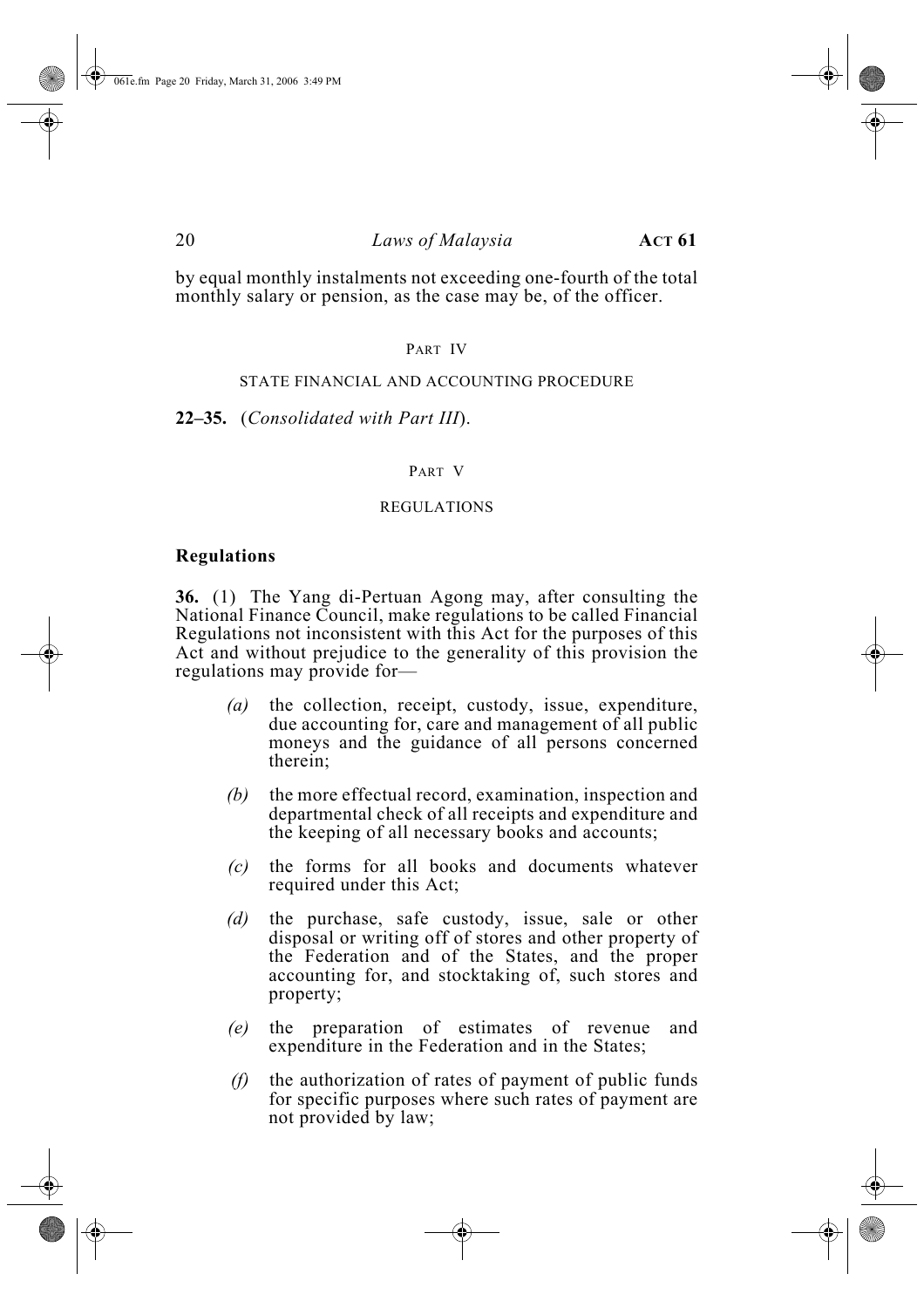*(g)* the making of advances to public officers and other persons and the rates and limits of such advances and the rates of interest thereon.

(2) Regulations made under this section shall when made have full force and effect and shall be laid before the Dewan Rakyat as soon as possible after they are made.

\*FIRST SCHEDULE

[Subsection 8(5)]

#### INVESTMENTS AUTHORIZED FOR PURPOSES OF FEDERAL CONSOLIDATED FUND

Aerospace Industries (M) Sdn. Bhd. (AIM), Ordinary Shares.

Edaran Otomobil Nasional Bhd. (EON), Ordinary Shares.

Malaysia Rubber Development Corporation Bhd. (MARDEC), Ordinary Shares.

Perbadanan Nasional Bhd. (PERNAS), Ordinary Shares.

HICOM Bhd. (HICOM), Ordinary Shares.

Perusahaan Otomobil Nasional Bhd. (PROTON), Ordinary Shares.

SME Ordinance Sdn. Bhd. (SME), Ordinary Shares.

Bank Bumiputra (M) Bhd. (BBMB), Ordinary Shares.

Bank Industri (M) Bhd. (Bank Industri), Ordinary Shares.

Bank Pembangunan (M) Bhd. (BPMB), Ordinary Shares.

Petroliam Nasional Bhd. (PETRONAS), Ordinary Shares.

Syarikat Perumahan Pegawai-pegawai Kerajaan Sdn. Bhd. (SPPK), Ordinary Shares.

STLR Sdn. Bhd. (STLR), Ordinary Shares.

Composite Technology Research (M) Sdn. Bhd. (CTRM), Ordinary Shares.

Naval Dockyard Sdn. Bhd. (Naval Dockyard), Ordinary Shares.

\**NOTE*—This Schedule only includes amendments up to 1999.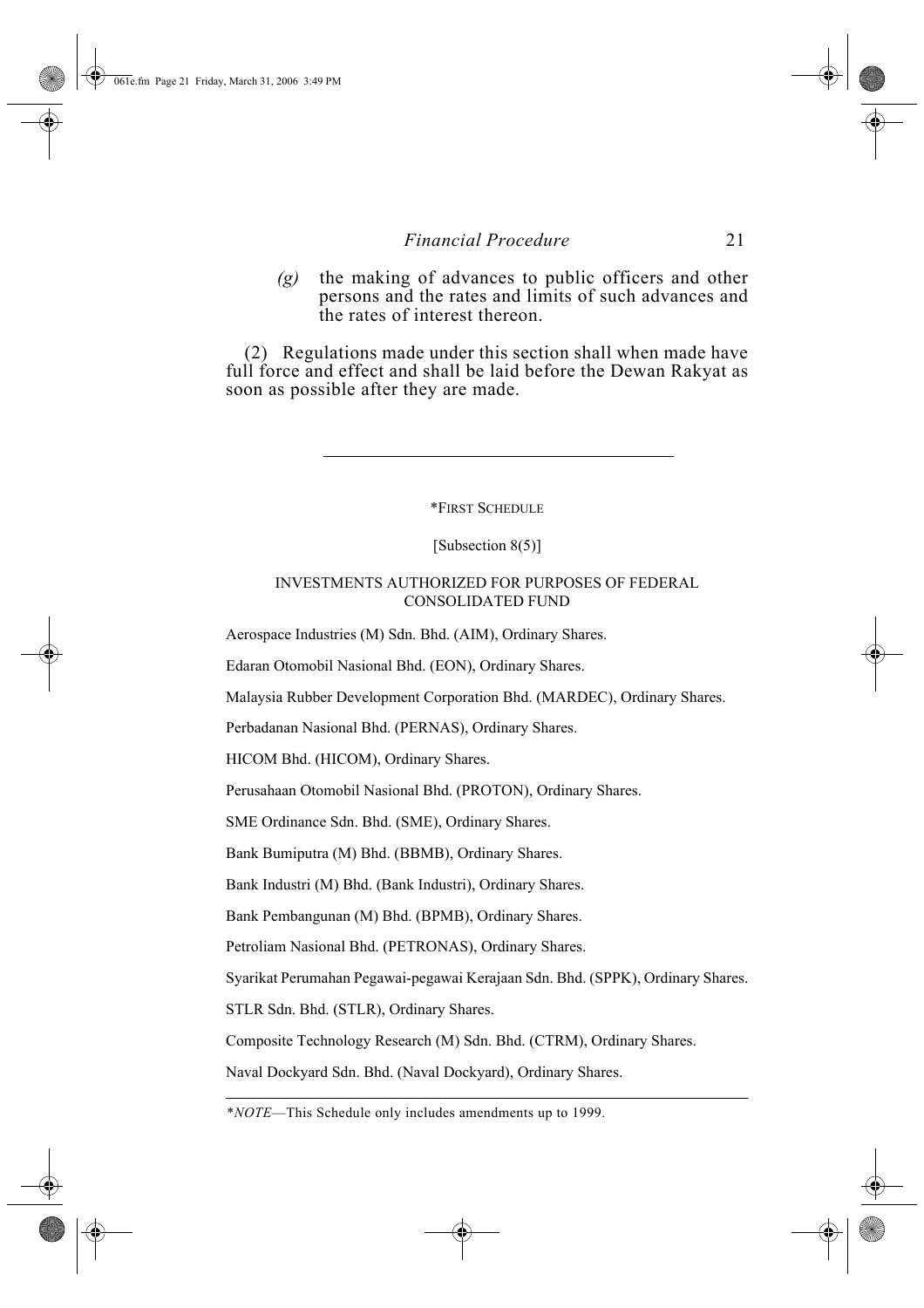Pos Malaysia Bhd. (PMB), Ordinary Shares.

Malaysia Technology Development Corporation Sdn. Bhd. (MTDC), Ordinary Shares.

Institut Jantung Negara Sdn. Bhd. (IJN), Ordinary Shares.

Malaysia Airport Bhd. (MAB), Ordinary Shares.

Keretapi Tanah Melayu Bhd. (KTM), Ordinary Shares.

Syarikat Percetakan Nasional Sdn. Bhd. (SPN), Ordinary Shares.

Johor Port Sdn. Bhd. (Johor Port), Ordinary Shares.

Kelang Port Management Sdn. Bhd. (KPM), Preference Share.

Sistem Penerbangan (M) Bhd. (MAS), Preference Share.

Malaysian International Shipping Corporation Bhd. (MISC), Ordinary Shares + Preference Share.

Perwaja Terengganu Sdn. Bhd. (PTSB), Ordinary Shares + Preference Share.

Bank Islam (M) Sdn. Bhd. (BIMB), Ordinary Shares + Preference Share.

Syarikat Telekom (M) Bhd. (STM), Ordinary Shares + Preference Share.

Tenaga Nasional Bhd. (TNB), Ordinary Shares + Preference Share.

\*SECOND SCHEDULE

[Paragraph 10(1)*(a)*]

#### FEDERAL GOVERNMENT TRUST FUNDS

Association of South-East Asia Fund.

Conveyance Advance Fund.

Co-operative Credit Fund.

Development Fund.

Housing Loans Fund.

Industrial Technical Assistance for small Medium Industries Trust Fund.

\**NOTE*—This Schedule only includes amendments up to 2003.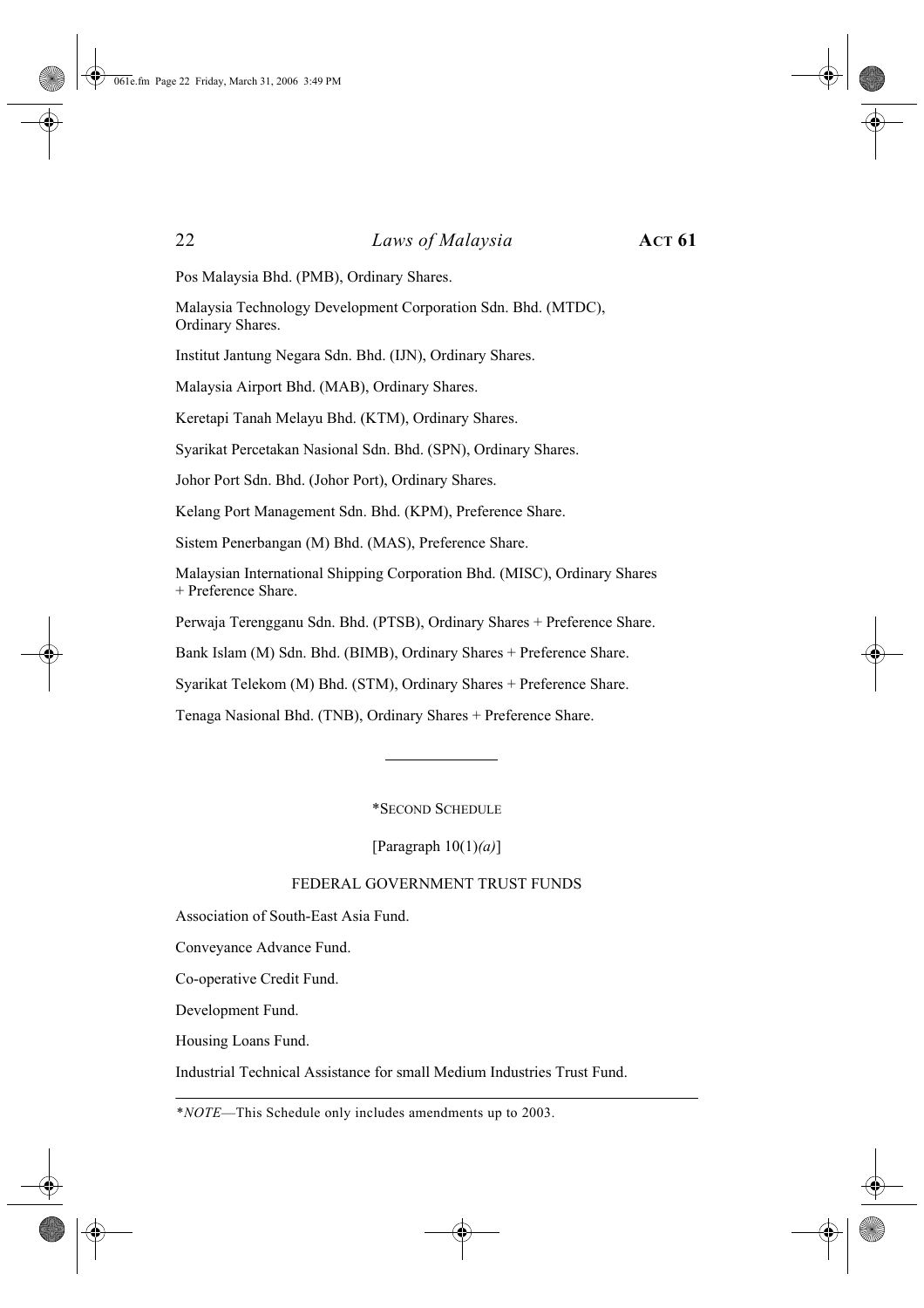Inter-administration Current Account.

Kumpulan Wang Amanah Kerusi Pengajian Melayu di Universiti Leiden, Netherlands

Kumpulan Wang Amanah Kontraktor-kontraktor.

Kumpulan Wang Amanah Pembangunan Ekonomi Belia.

Kumpulan Wang Amanah Pembiayaan Komputer Anggota Perkhidmatan Awam.

Kumpulan Wang Amanah Pinjaman Perumahan kepada Golongan Berpendapatan Rendah.

Kumpulan Wang Pendahuluan untuk Negeri.

Kumpulan Wang Amanah Tabung Pelarasan Industri.

Kumpulan Wang Skim Biasiswa Sukan Persekutuan, Kementerian Belia dan Sukan.

Kumpulan Wang Luar Jangka.

Kumpulan Wang Jabatan Penerbangan Awam.

Kumpulan Wang Jabatan Perkhidmatan Pos.

Kumpulan Wang Cadangan Untuk Negeri.

Kumpulan Wang Majlis Penyelidikan dan Kemajuan Sains.

Kumpulan Wang Kebajikan dan Kemudahan Bagi Penuntut Di Luar Negeri.

Kumpulan Wang Kredit Pertanian Jangka Pendek.

Kumpulan Wang Perpustakaan.

Loans to Statutory and other Bodies Fund.

Miscellaneous Advances Account.

National Trust Fund.

Overseas Malayans' Trust Fund.

Pensions Trust Fund.

Personal Advances (Public Officers) Fund.

Royal Loans Trust Fund.

Sarawak Refrigerator Advance Fund.

Self-accounting Departments Clearance Account.

Sinking Funds Account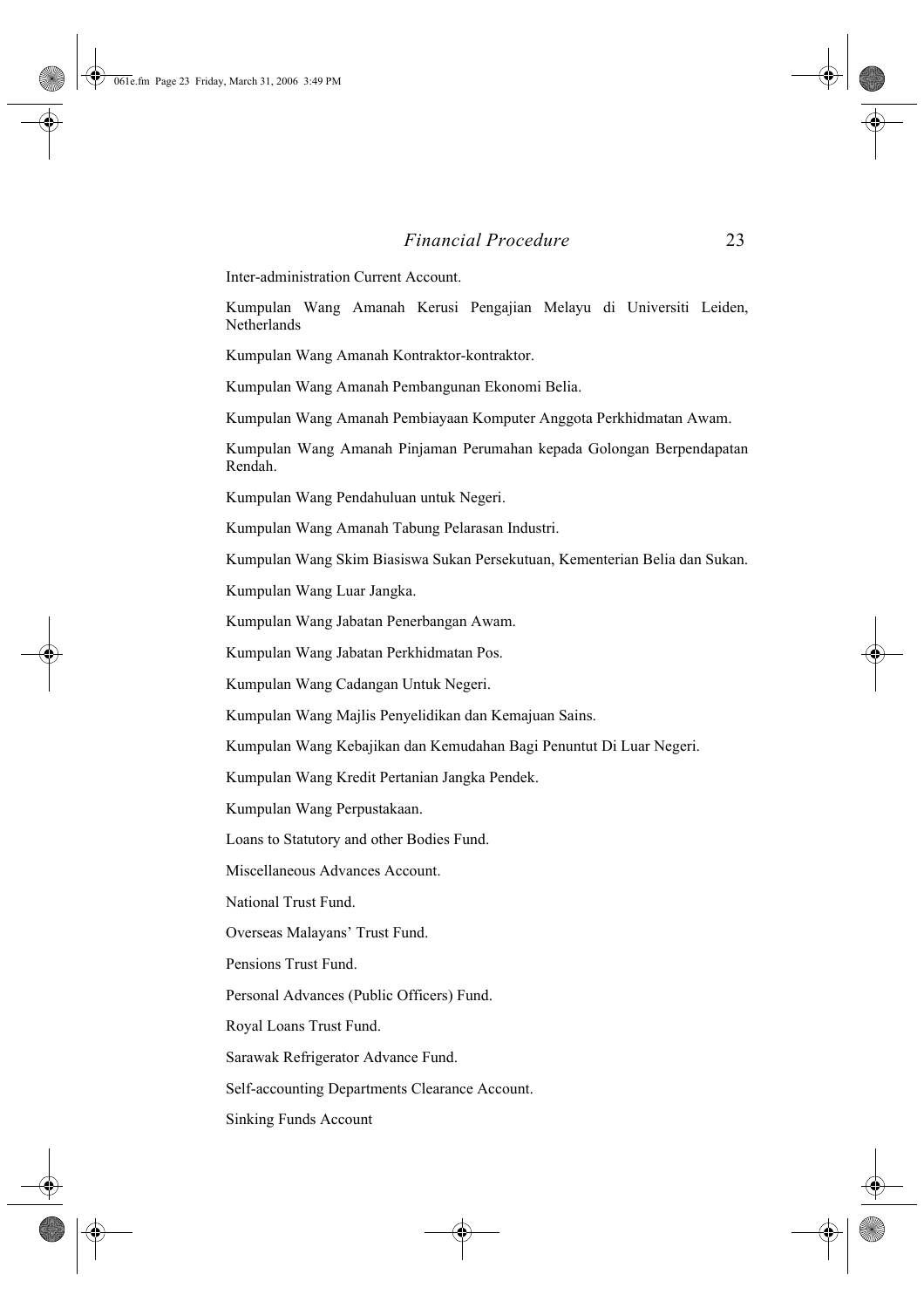Social and Welfare Services Trust Fund.

Sodium Arsenite Livestock Compensation Trust Account.

Supplies Department Trading Account.

Tabung Amanah Lembaga Peperiksaan.

Tabung Amanah Taman Laut dan Rezab Laut.

Tabung Kumpulan Wang Amanah Pustaka Peringatan P. Ramlee.

Tabung Modal Pusingan Jabatan Pembangunan Koperasi.

Tabung Pusingan Pinjaman Pelajaran Persekutuan.

Telecommunication Fund.

Telecommunications Renewals Fund.

The Majlis Kebangsaan bagi Hal Ehwal Agama Islam (Malaysia Barat) Fund.

Tin Buffer Stock Contributors Advance.

Treasury Main Clearance Account Fund.

Tunku Zaidah binti Tunku Zakaria Trust Fund.

Unallocated Stores and Works Account.

\*THIRD SCHEDULE

[Paragraph 10(1)*(b)*]

#### STATE GOVERNMENT TRUST FUNDS

Agricultural Short-term Credit Account.

Contingencies Fund.

Conveyance Advance Fund.

Development Fund.

Housing Loans Fund.

Inter-administration Current Account.

\**NOTE*—This Schedule only includes amendments up to 1999.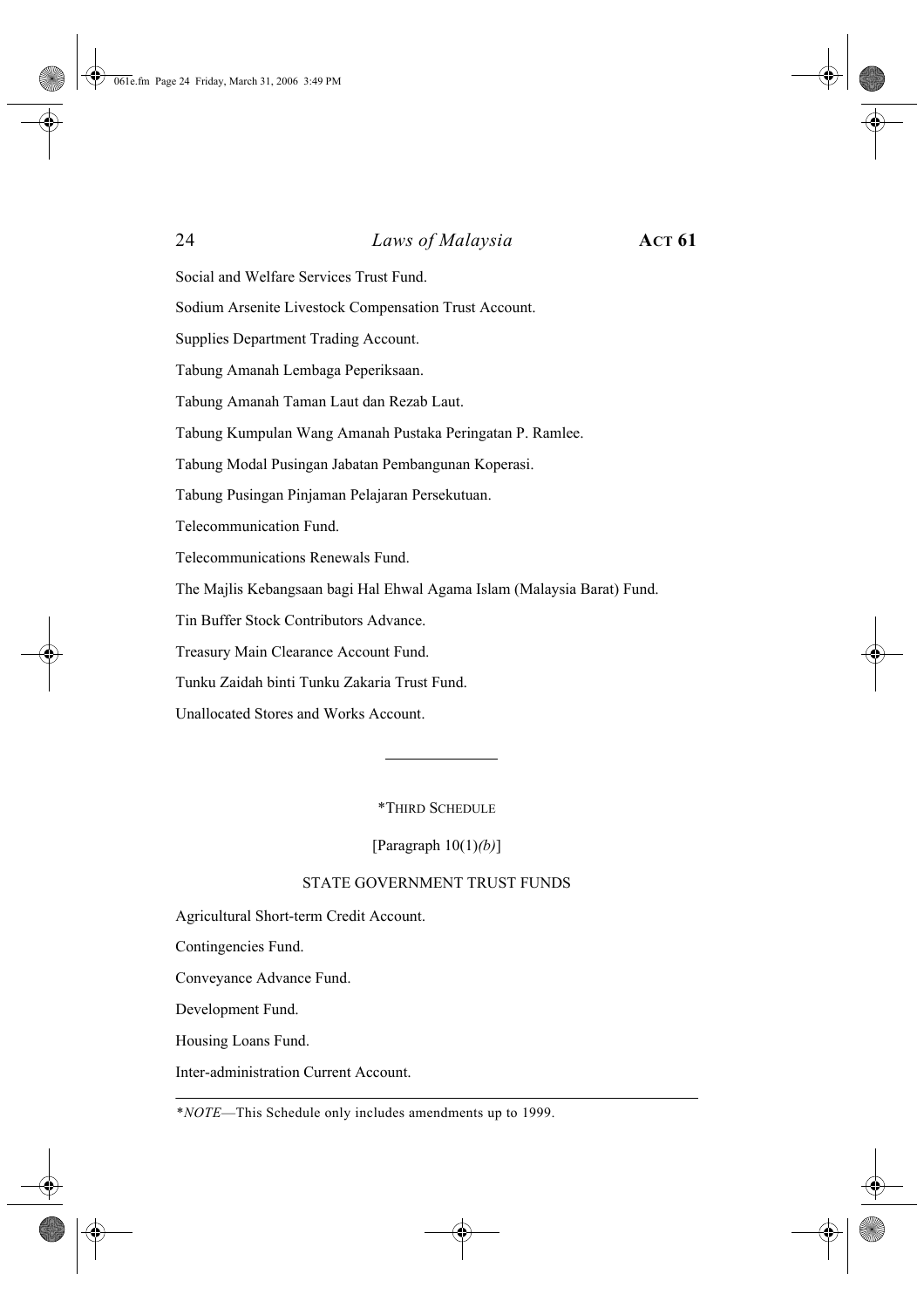### *Financial Procedure* 25

Loans to Statutory and other Bodies Fund. Personal Advances (Public Officers) Fund. Self-accounting Departments' Clearance Account. Sinking Funds Account. Treasury Main Clearance Account Fund. Unallocated Stores and Works Account.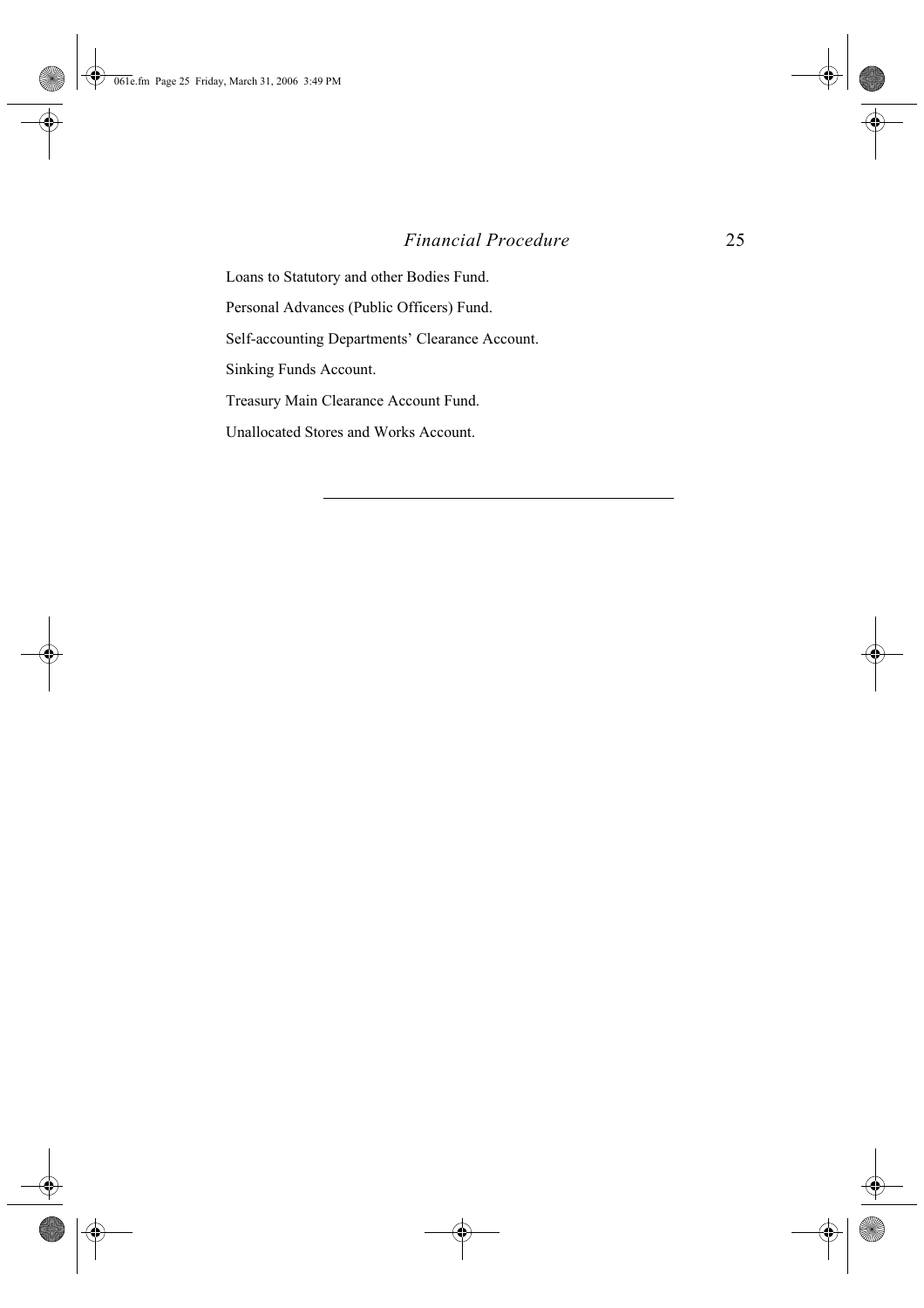# **LAWS OF MALAYSIA**

# **Act 61**

# **FINANCIAL PROCEDURE ACT 1957**

# LIST OF AMENDMENTS

| Amending law                    | Short title                                                                                               | In force from               |
|---------------------------------|-----------------------------------------------------------------------------------------------------------|-----------------------------|
| L.N. 123/1958                   | Resolution under section $10(4)$                                                                          | 01-05-1958                  |
| L.N. 386/1958                   | Resolution under section $10(4)$                                                                          | 25-12-1958                  |
| Act 36/1961                     | Financial Procedure (Amendment) Act<br>1961                                                               | 01-01-1961                  |
| L.N. 260/1962                   | Resolution under section $10(4)$                                                                          | 11-10-1962                  |
| L.N. 183/1963                   | Resolution under section $10(4)$                                                                          | 25-07-1963                  |
| L.N. 348/1963                   | Modification of Laws<br>(Financial<br>Procedure and Audit) (Extension) Order<br>1963                      | 16-09-1963                  |
| L.N. 124/1964                   | Resolution under section $10(4)$                                                                          | 23-04-1964                  |
| Act 28/1964                     | Financial Procedure (Amendment) Act<br>1964                                                               | 30-07-1964                  |
| L.N. 331/1964                   | Resolution under section $10(4)$                                                                          | 15-10-1964                  |
| L.N. 36/1965                    | Resolution under section $10(4)$                                                                          | 04-02-1965                  |
| L.N. 266/1965                   | Modification of Laws<br>(Financial<br>Procedure<br>and<br>Audit)<br>(Extension)<br>(Amendment) Order 1965 | 01-08-1964                  |
| Act 70/1966                     | Development Funds Act 1966                                                                                | $01 - 01 - 1967$<br>(s. 11) |
| Ord. 17/1970<br>(P.U.(A)9/1970) | (Essential<br>Powers)<br>Emergency<br>Ordinance 1970                                                      | $01 - 01 - 1970$            |
| P.U.(A)359/1970                 | Financial Procedure (Amendment of the<br>Second Schedule) Order 1970                                      | 02-10-1970                  |
| Act A39                         | Financial Procedure (Amendment) Act<br>1971                                                               | 01-01-1970                  |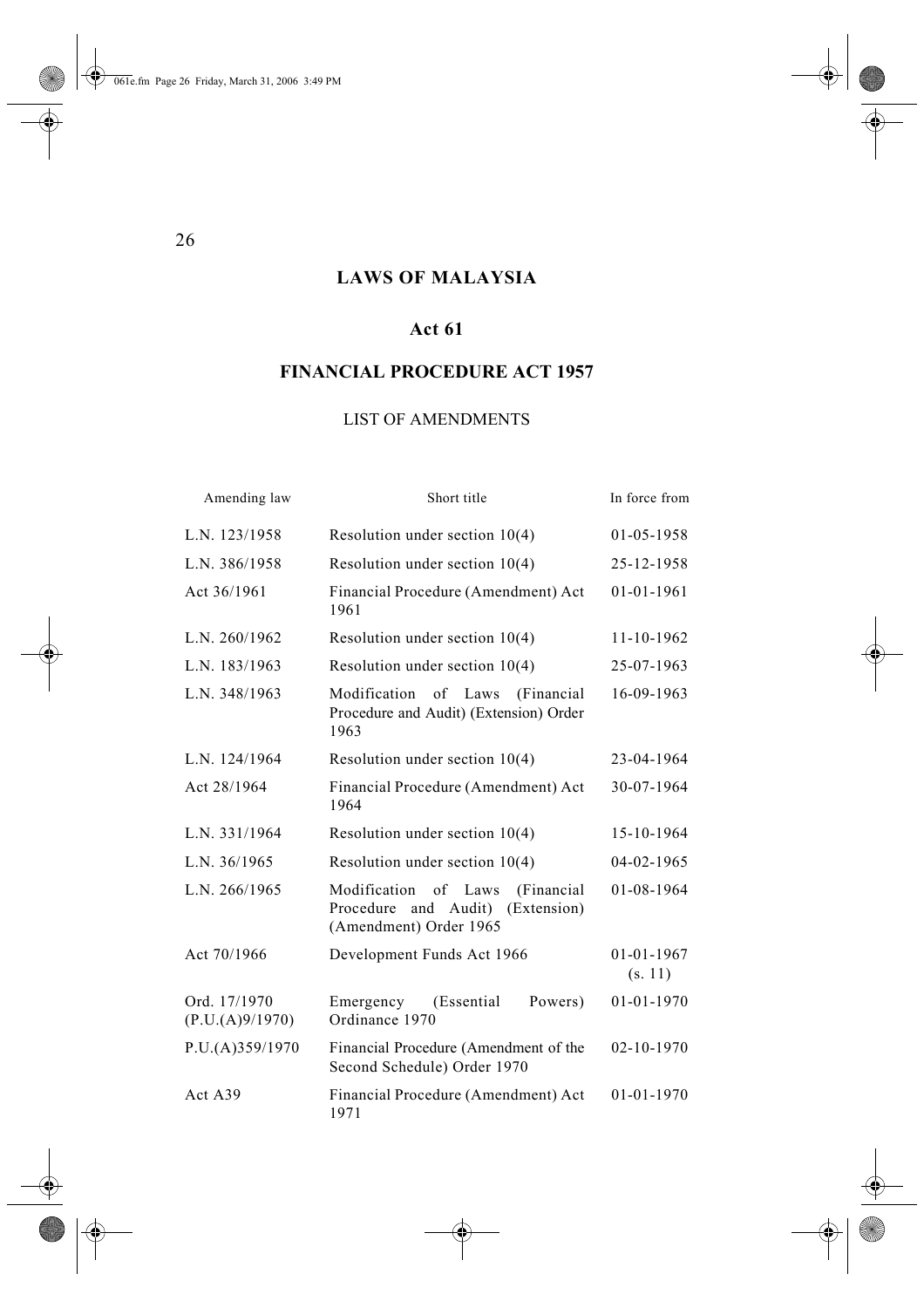$\overline{\bullet}$ 

# *Financial Procedure* 27

| Amending law    | Short title                                                       | In force from |
|-----------------|-------------------------------------------------------------------|---------------|
| <b>Act A115</b> | Telecommunications<br>(Amendment)<br>1972                         | 04-04-1972    |
| P.U.(A)153/1972 | Revision of Laws (Financial Procedure)<br>Order 1972              | 02-06-1972    |
| <b>Act A151</b> | Financial Procedure (Amendment) Act<br>1972                       | 13-10-1972    |
| <b>Act A259</b> | Financial Procedure And Development<br>Funds (Amendment) Act 1974 | 16-08-1974    |
| <b>Act A277</b> | Financial Procedure and Development<br>Funds (Amendment) Act 1975 | 31-01-1975    |
| P.U.(A)279/1975 | Essential (Rukun Tetangga) Regulations<br>1975                    | 12-09-1975    |
| Act A354        | Constitution (Amendment) Act 1976                                 | 27-08-1976    |
| Act A398        | Financial Procedure (Amendment) Act<br>1977                       | 10-06-1977    |
| <b>Act A458</b> | Financial Procedure (Amendment) Act<br>1979                       | 10-08-1979    |
| P.U.(B)269/1984 | Resolution under section $10(4)$                                  | 22-06-1984    |
| P.U.(B)20/1985  | Resolution under section $10(4)$                                  | 25-01-1985    |
| P.U.(B)580/1985 | Resolution under section $10(4)$                                  | 29-11-1985    |
| P.U.(B)308/1987 | Resolution under section $10(4)$                                  | 12-06-1987    |
| P.U.(B)438/1987 | Resolution under section $10(4)$                                  | 01-01-1987    |
| P.U.(B)659/1987 | Resolution under section $10(4)$                                  | 11-12-1987    |
| P.U.(B)660/1987 | Resolution under section $10(4)$                                  | 11-12-1987    |
| P.U.(B)661/1987 | Resolution under section $10(4)$                                  | 11-12-1987    |
| P.U.(B)687/1987 | Resolution under section $10(4)$                                  | 25-12-1987    |
| P.U.(B)688/1987 | Resolution under section $10(4)$                                  | 25-12-1987    |
| P.U.(B)689/1987 | Resolution under section $10(4)$                                  | 25-12-1987    |
| P.U.(B)690/1987 | Resolution under section $10(4)$                                  | 25-12-1987    |
| P.U.(B)691/1987 | Resolution under section $10(4)$                                  | 25-12-1987    |
| P.U.(B)692/1987 | Resolution under section $10(4)$                                  | 25-12-1987    |
| Act 339         | National Trust Fund Act 1988                                      | 19-02-1988    |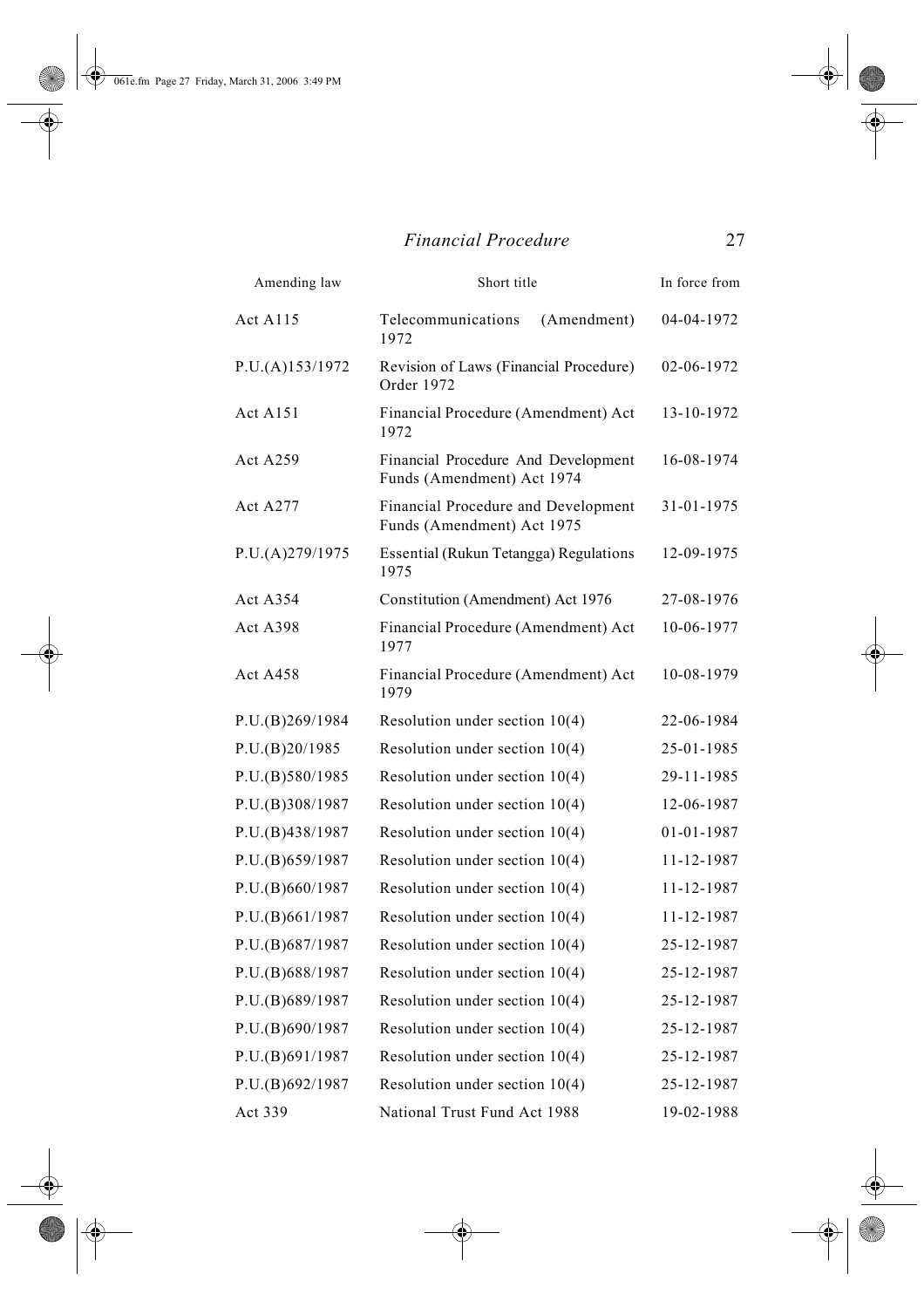$\overline{\bigoplus}$ 

| 28              | Laws of Malaysia                                                                  | <b>ACT 61</b> |  |
|-----------------|-----------------------------------------------------------------------------------|---------------|--|
| Amending law    | Short title                                                                       | In force from |  |
| P.U.(B)384/1990 | Resolution under section $10(4)$                                                  | 20-07-1990    |  |
| P.U.(B)418/1990 | Resolution under section $10(4)$                                                  | 03-08-1990    |  |
| P.U.(B)147/1991 | Resolution under section $10(4)$                                                  | 08-03-1991    |  |
| P.U.(B)279/1991 | Resolution under section $10(4)$                                                  | $01-06-1991$  |  |
| P.U.(B)390/1991 | Resolution under section $10(4)$                                                  | 02-08-1991    |  |
| P.U.(B)522/1993 | Resolution under section $10(4)$                                                  | 19-11-1993    |  |
| P.U.(A)378/2000 | Revision of Laws (Rectification of<br>Financial Prosedure Act 1957) Order<br>2000 | 31-08-1999    |  |
| P.U.(A)75/2003  | Financial Procedure Act 1957                                                      | 14-03-2003    |  |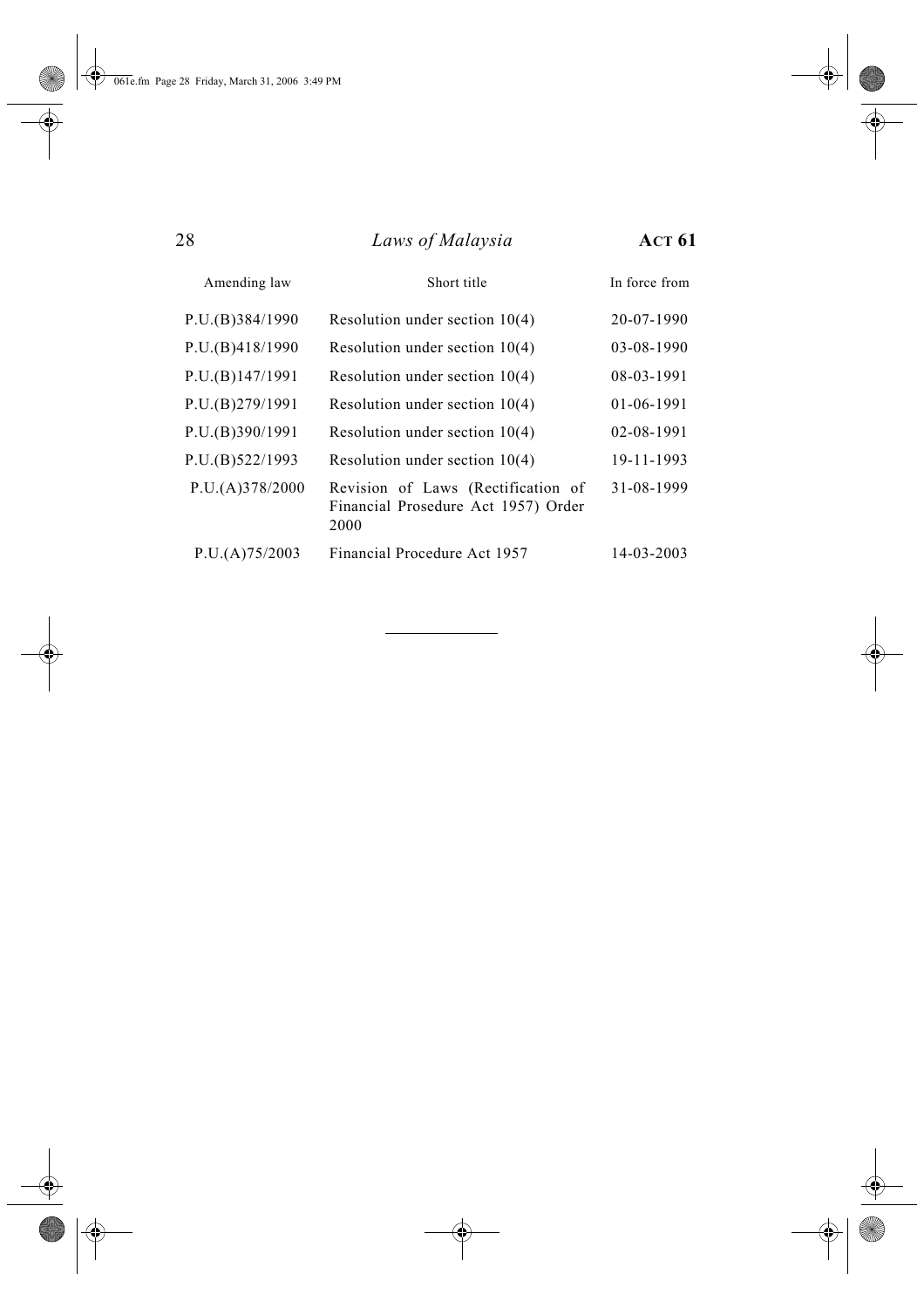$\Rightarrow$ 

# **LAWS OF MALAYSIA**

# **Act 61**

# **FINANCIAL PROCEDURE ACT 1957**

### LIST OF SECTIONS AMENDED

| Section | Amending authority   | In force from    |
|---------|----------------------|------------------|
| 3       | Act 36/1961          | $01 - 01 - 1961$ |
|         | Act A151             | 13-10-1972       |
|         | Act A398             | 10-06-1977       |
| 5       | Act A398             | 10-06-1977       |
| 8       | Act A <sub>151</sub> | 13-10-1972       |
| 9       | Act A398             | 10-06-1977       |
| 13      | Act 36/1961          | $01 - 01 - 1961$ |
|         | Act A259             | 16-08-1974       |
|         | Act A277             | 31-01-1975       |
|         | Act A398             | 10-06-1977       |
| 14      | Act A398             | 10-06-1977       |
| 14A     | Act 36/1961          | $01 - 01 - 1961$ |
| 15      | Act 36/1961          | $01 - 01 - 1961$ |
|         | Act 28/1964          | 30-07-1964       |
|         | Act A39              | $01 - 01 - 1970$ |
|         | Act A398             | 10-06-1977       |
| 15A     | Act 36/1961          | $01 - 01 - 1961$ |
|         | Act A398             | 10-06-1977       |
|         | Act A458             | 10-08-1979       |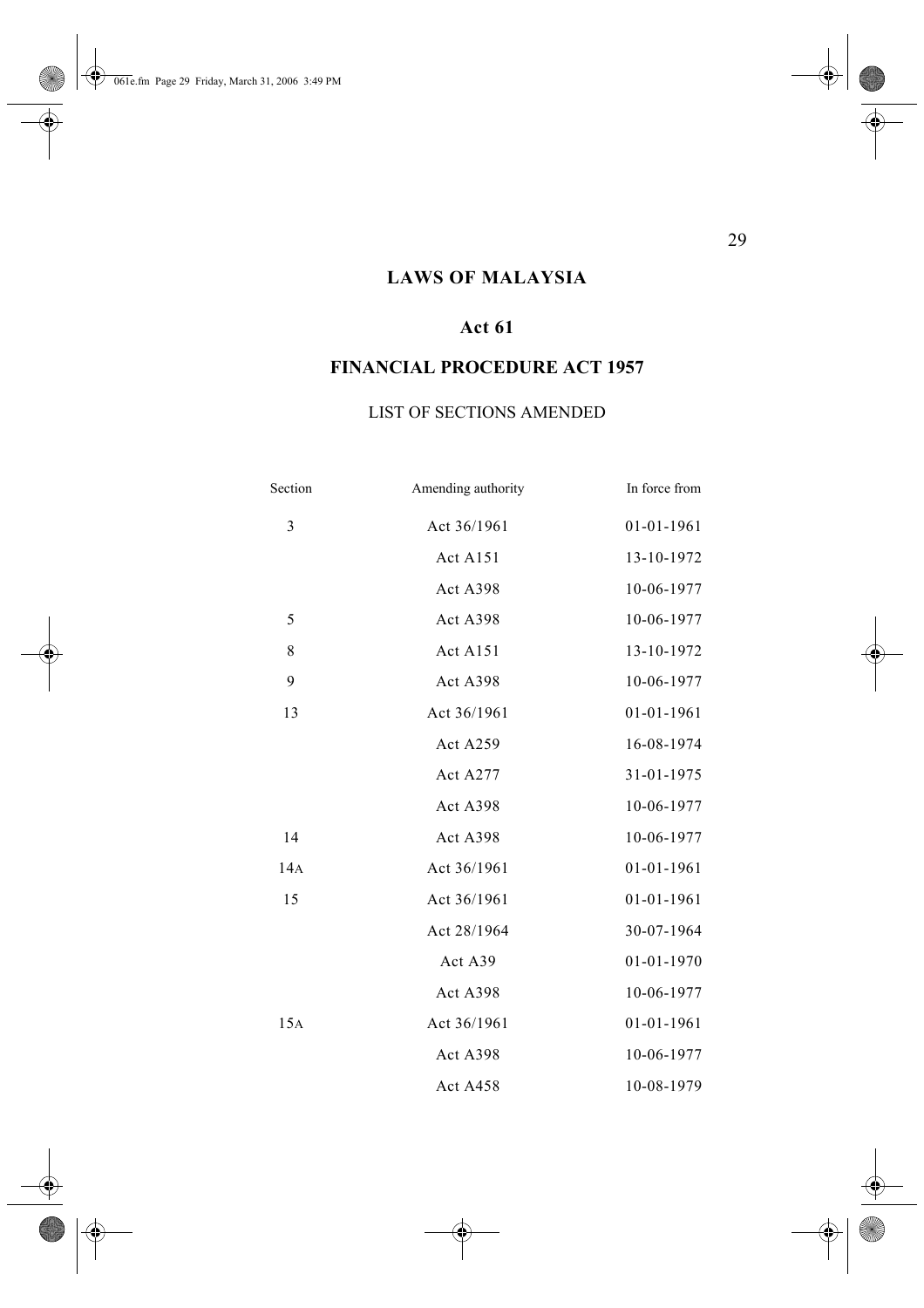| 30              | Laws of Malaysia   | <b>ACT 61</b>    |
|-----------------|--------------------|------------------|
| Section         | Amending authority | In force from    |
| 16              | Act 36/1961        | $01 - 01 - 1961$ |
|                 | Act A398           | 10-06-1977       |
| 18              | Act 36/1961        | $01 - 01 - 1961$ |
|                 | Act A398           | 10-06-1977       |
|                 | Act A458           | 10-08-1979       |
| 22              | Act 36/1961        | 01-01-1961       |
| 24              | Act 36/1961        | $01 - 01 - 1961$ |
| 26              | Act 36/1961        | $01 - 01 - 1961$ |
| 27              | Act 36/1961        | 01-01-1961       |
| 29              | Act 36/1961        | $01 - 01 - 1961$ |
|                 | Act 28/1964        | 30-07-1964       |
|                 | Act A39            | 01-01-1970       |
| 29A             | Act 36/1961        | $01 - 01 - 1961$ |
| 30              | Act 36/1961        | 01-01-1961       |
| 32              | Act 36/1961        | 01-01-1961       |
| Second Schedule | L.N. 123/1958      | 01-05-1958       |
|                 | L.N. 386/1958      | 25-12-1958       |
|                 | Act 36/1961        | 01-01-1961       |
|                 | L.N. 260/1962      | 11-10-1962       |
|                 | L.N. 183/1963      | 25-07-1963       |
|                 | L.N. 124/1964      | 23-04-1964       |
|                 | L.N. 331/1964      | 15-10-1964       |
|                 | L.N. 36/1965       | 04-02-1965       |
|                 | P.U.(A)359/1970    | 12-10-1970       |
|                 | P.U.(B)269/1984    | 22-06-1984       |
|                 | P.U.(B)20/1985     | 25-01-1985       |